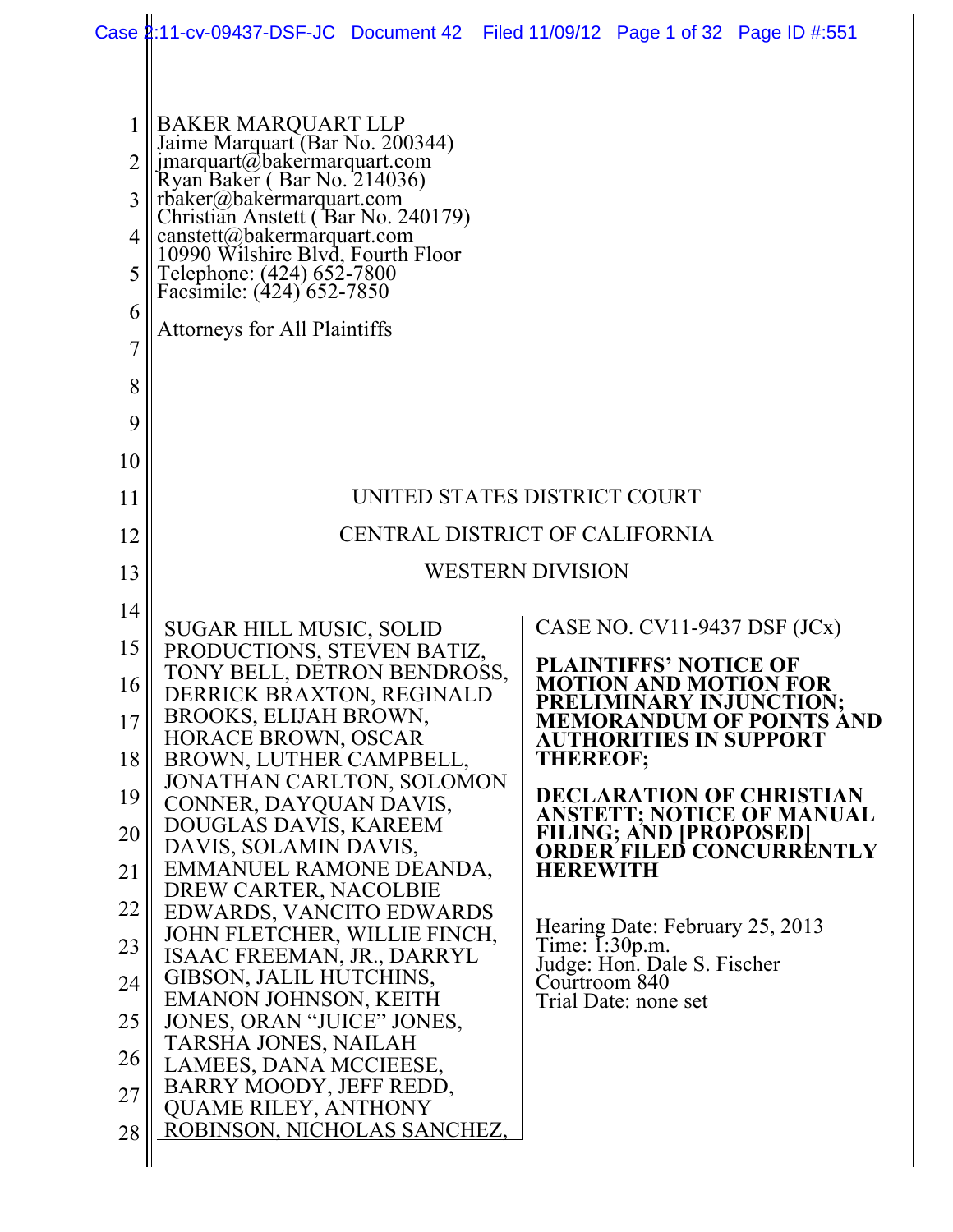|                | Case 1:11-cv-09437-DSF-JC Document 42 Filed 11/09/12 Page 2 of 32 Page ID #:552 |  |  |
|----------------|---------------------------------------------------------------------------------|--|--|
|                |                                                                                 |  |  |
|                |                                                                                 |  |  |
| $\mathbf{1}$   | JONATHAN SHINHOSTER,                                                            |  |  |
| $\overline{2}$ | DIAMOND SMITH, REMINISCE<br>SMITH, GERALD SPENCE, CHRIS                         |  |  |
| $\overline{3}$ | STOKES, IRENE STOKES,                                                           |  |  |
| $\overline{4}$ | JUANITA STOKES, WILLIAM<br>TENNYSON AND THE TENNYSON                            |  |  |
| 5              | ESTATE, CARL THOMAS, JEFF                                                       |  |  |
|                | THOMKINS, RONDELL TURNER,<br>RICKY WALTERS, KEVIN                               |  |  |
| 6              | WILLIAMS, YOLANDA WHITAKE,                                                      |  |  |
| $\overline{7}$ | JOSEPH WILLIAMS, RAHEEM<br>WILLIAMS, CASE WOODWARD,                             |  |  |
| 8              | ATTRELL AND JARRETT CORDES,                                                     |  |  |
| 9              | MITCHELL GRAHAM                                                                 |  |  |
| 10             | Plaintiffs,                                                                     |  |  |
| 11             | VS.                                                                             |  |  |
| 12             |                                                                                 |  |  |
|                | CBS INTERACTIVE INC., CNET<br>NETWORKS, INC.                                    |  |  |
| 13             | Defendants.                                                                     |  |  |
| 14             |                                                                                 |  |  |
| 15             |                                                                                 |  |  |
| 16             |                                                                                 |  |  |
| 17             |                                                                                 |  |  |
| 18             |                                                                                 |  |  |
| 19             |                                                                                 |  |  |
| 20             |                                                                                 |  |  |
| 21             |                                                                                 |  |  |
| 22             |                                                                                 |  |  |
| 23             |                                                                                 |  |  |
| 24             |                                                                                 |  |  |
| 25             |                                                                                 |  |  |
| 26             |                                                                                 |  |  |
|                |                                                                                 |  |  |
| 27             |                                                                                 |  |  |
| 28             |                                                                                 |  |  |
|                |                                                                                 |  |  |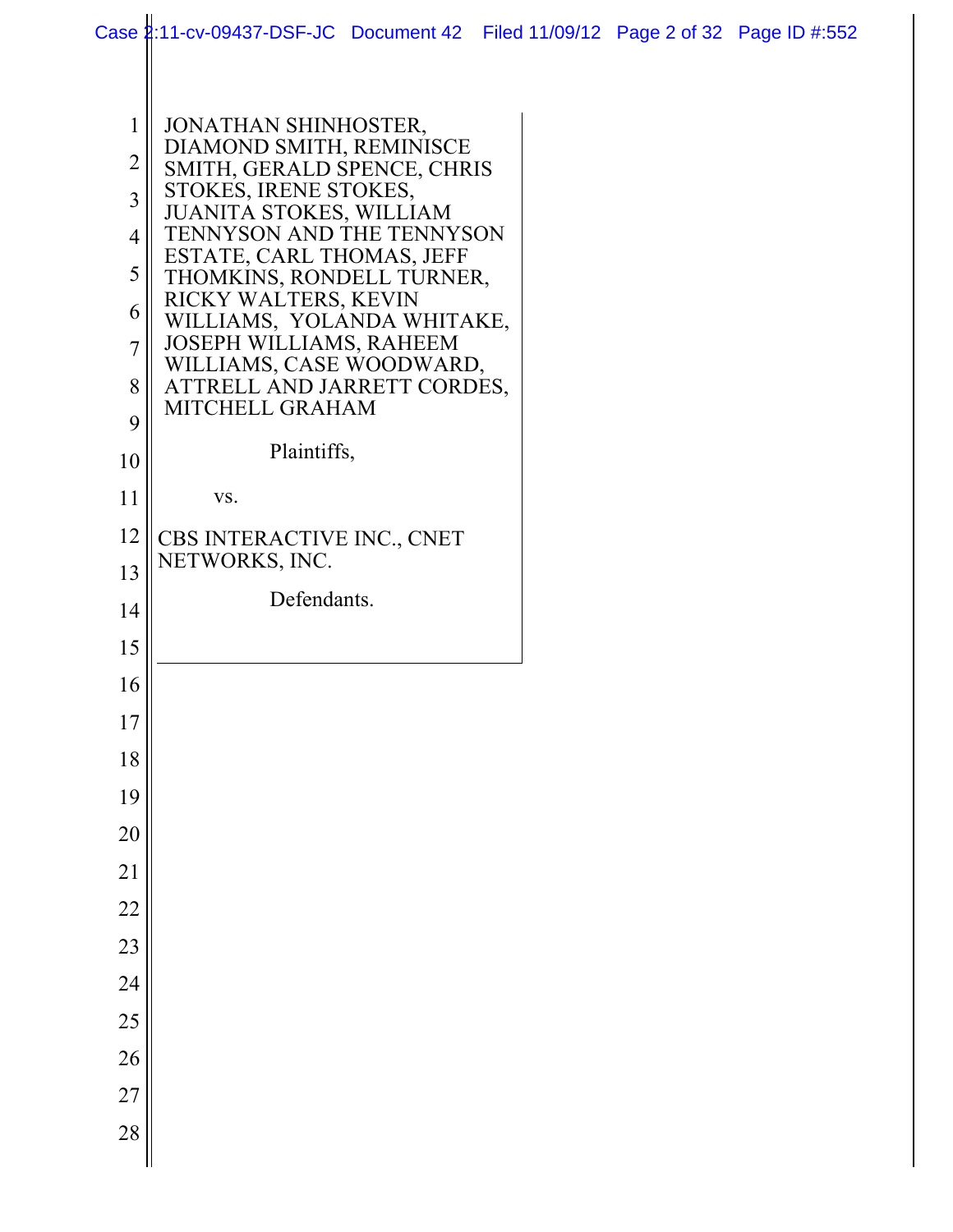#### 1 **TO DEFENDANTS AND TO THEIR ATTORNEYS OF RECORD:**

2 3 4 5 6 7 8 PLEASE TAKE NOTICE that on February 25, 2013,<sup>1</sup> at 1:30p.m., or as soon thereafter as the matter may be heard in Courtroom 840, located at 255 E. Temple Street, Los Angeles California 90006, before the Honorable Dale S. Fischer, Plaintiffs Sugar Hill Music, *et al* ("Plaintiffs") will and hereby do move this Court pursuant to Federal Rule of Civil Procedure 65 for a preliminary injunction to restrain Defendants CBS Interactive Inc. and CNET Networks, Inc. ("Defendants") from:

9 10 11 12 13 a. directly or indirectly enabling, facilitating, permitting, assisting, soliciting, encouraging or inducing any public consumer of Defendants in downloading a peer-to-peer ("P2P") software program based on the bittorrent protocol, including but not limited to uTorrent, Frostwire, Speedlord, FireTorrent, GetTorrent, TorrentRover, MovieTorrent, Vuze, and WireBooster;

14 15 16 17 b. hosting, linking to or otherwise providing for download any peer-to-peer ("P2P") software program based on the bittorrent protocol, including but not limited to uTorrent, Frostwire, Speedlord, FireTorrent, GetTorrent, TorrentRover, MovieTorrent, Vuze, and WireBooster; and,

18 19 c. encouraging, soliciting or inducing the infringement of copyrighted works, directly or indirectly, through the use of P2P software.

20 21 22 Plaintiffs make this motion on the grounds that plaintiffs are likely to succeed on the merits of their inducement claim as Defendants distribute bittorrent software programs capable of widespread copyright infringement while simultaneously

23

 $\overline{a}$ 

24

25 26 27 <sup>1</sup> This date was agreed to in advance between counsel to accommodate various holiday schedules of counsel and clients, and a stipulated briefing schedule will follow. The later hearing date was agreed to with the understanding that the additional time from filing to hearing would not be argued as evidence of delay.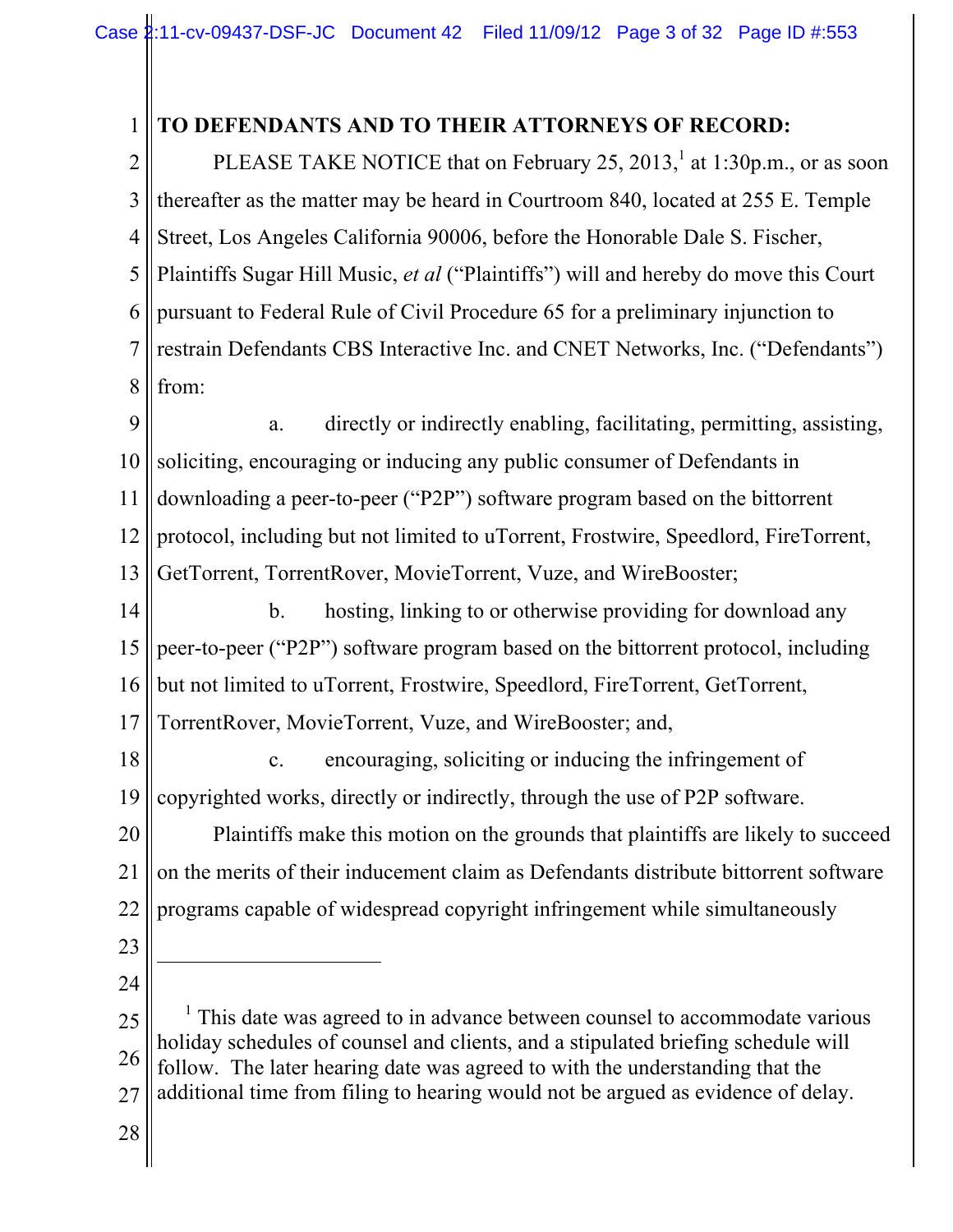| $\mathbf{1}$   | demonstrating how to infringe copyrights using that software. Moreover,              |  |  |
|----------------|--------------------------------------------------------------------------------------|--|--|
| $\overline{2}$ | preliminary injunctive relief is warranted because serious questions are raised by   |  |  |
| 3              | Plaintiffs' claims and the balance of hardships tips in their favor.                 |  |  |
| 4              | Plaintiffs base this motion on this Notice, the Memorandum of Points and             |  |  |
| 5              | Authorities herein, the Declaration of Christian Anstett and Notice of Manual Filing |  |  |
| 6              | filed concurrently herewith, the papers and records on file in this action, and any  |  |  |
| 7              | evidence and argument presented at the hearing on this motion.                       |  |  |
| 8              |                                                                                      |  |  |
| 9              | DATED: November 9, 2012<br>Respectfully submitted,                                   |  |  |
| 10             | <b>BAKER MARQUART</b>                                                                |  |  |
| 11             |                                                                                      |  |  |
| 12             | By /s/ Jaime W. Marquart                                                             |  |  |
| 13             | Ryan Baker<br>Jaime Marquart<br>Attorneys for All Plaintiffs                         |  |  |
| 14             |                                                                                      |  |  |
| 15             |                                                                                      |  |  |
| 16             |                                                                                      |  |  |
| 17             |                                                                                      |  |  |
| 18             |                                                                                      |  |  |
| 19             |                                                                                      |  |  |
| 20             |                                                                                      |  |  |
| 21             |                                                                                      |  |  |
| 22             |                                                                                      |  |  |
| 23             |                                                                                      |  |  |
| 24             |                                                                                      |  |  |
| 25             |                                                                                      |  |  |
| 26             |                                                                                      |  |  |
| 27             |                                                                                      |  |  |
| 28             |                                                                                      |  |  |
|                |                                                                                      |  |  |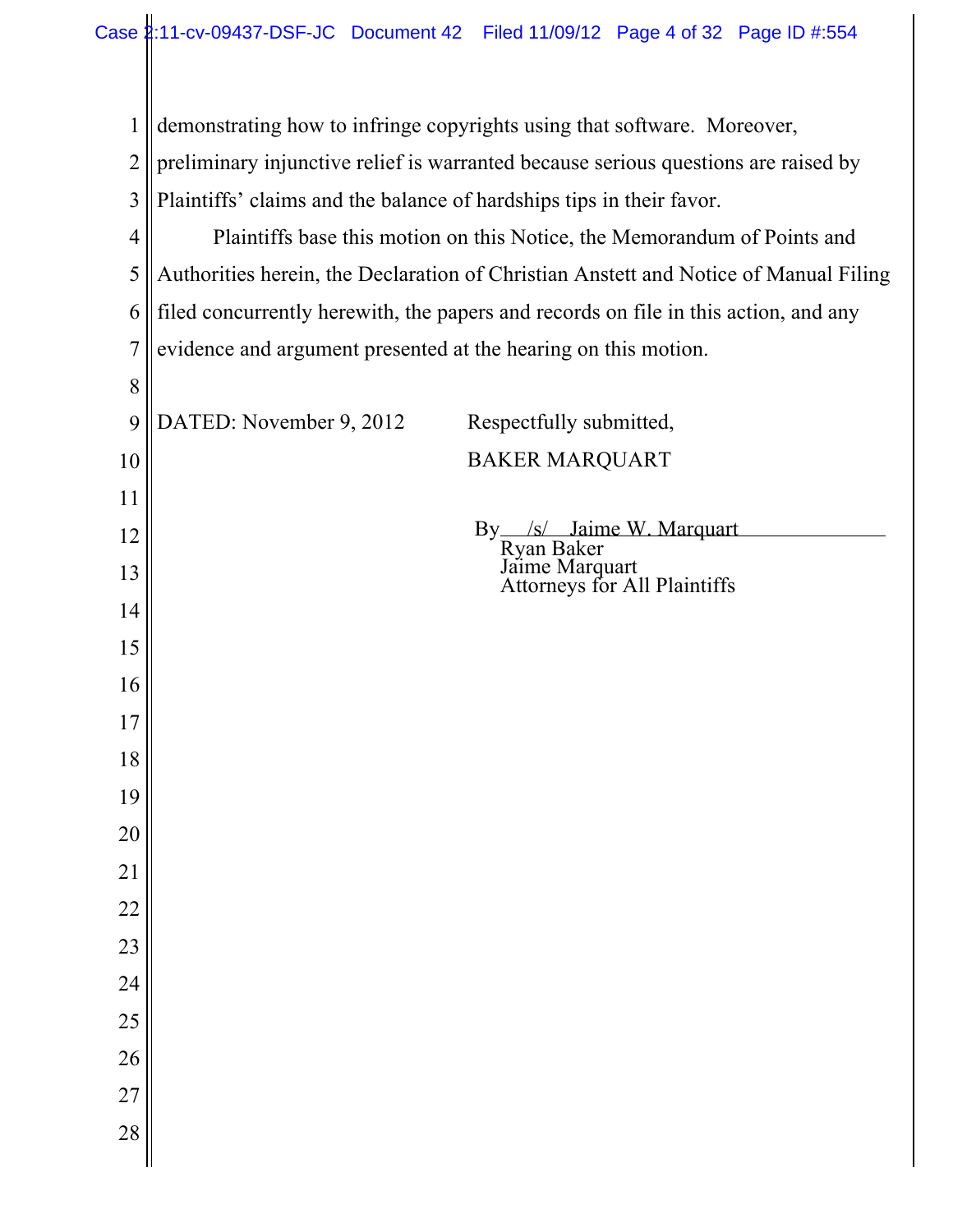|                |                 | Case 1:11-cv-09437-DSF-JC Document 42 Filed 11/09/12 Page 5 of 32 Page ID #:555 |     |  |  |
|----------------|-----------------|---------------------------------------------------------------------------------|-----|--|--|
|                |                 |                                                                                 |     |  |  |
| $\mathbf{1}$   |                 | <b>TABLE OF CONTENTS</b>                                                        |     |  |  |
| $\overline{2}$ |                 |                                                                                 |     |  |  |
| 3              |                 |                                                                                 |     |  |  |
| $\overline{4}$ | A.              |                                                                                 |     |  |  |
| 5              | <b>B.</b>       |                                                                                 |     |  |  |
| 6              | $\mathcal{C}$ . |                                                                                 |     |  |  |
| 7<br>8         | D.              |                                                                                 |     |  |  |
| 9              | E.              |                                                                                 |     |  |  |
| 10             |                 |                                                                                 |     |  |  |
| 11             |                 |                                                                                 |     |  |  |
| 12             | $F_{\cdot}$     |                                                                                 |     |  |  |
| 13             |                 |                                                                                 |     |  |  |
| 14             | A.              |                                                                                 |     |  |  |
| 15             | <b>B.</b>       |                                                                                 |     |  |  |
| 16             |                 | 1.                                                                              |     |  |  |
| 17             |                 | Plaintiffs Will Suffer Irreparable Harm Absent an<br>2.<br>Injunction.          | .20 |  |  |
| 18<br>19       |                 | The Balance of Harms Tips Decidedly in Favor of An<br>3.<br>Injunction.         | .22 |  |  |
| 20             |                 | 4.                                                                              |     |  |  |
| 21             |                 | 5.                                                                              |     |  |  |
| 22             |                 |                                                                                 | .24 |  |  |
| 23             |                 |                                                                                 |     |  |  |
| 24             |                 |                                                                                 |     |  |  |
| 25             |                 |                                                                                 |     |  |  |
| 26             |                 |                                                                                 |     |  |  |
| 27             |                 |                                                                                 |     |  |  |
| 28             |                 |                                                                                 |     |  |  |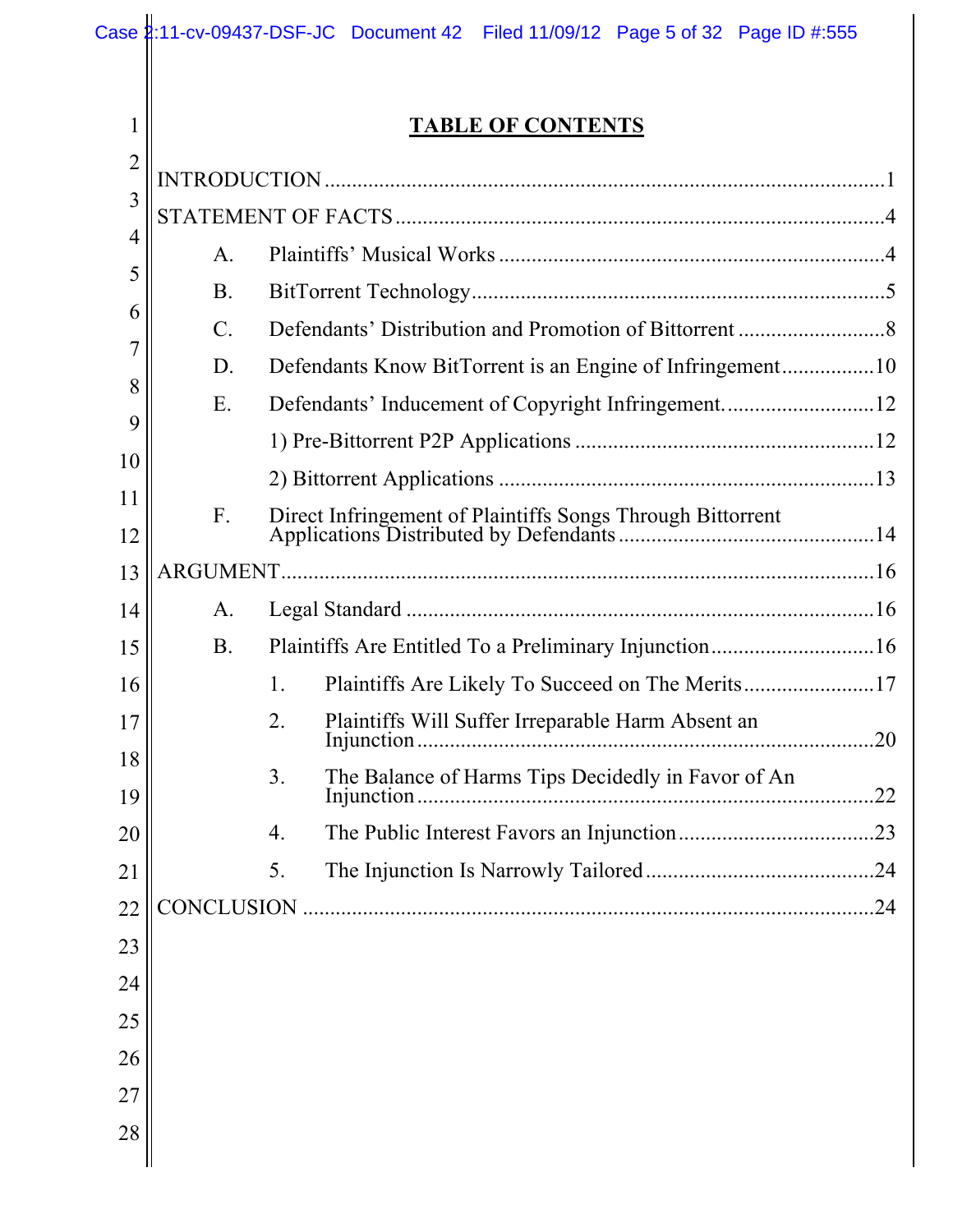|                | Case 2:11-cv-09437-DSF-JC Document 42 Filed 11/09/12 Page 6 of 32 Page ID #:556   |
|----------------|-----------------------------------------------------------------------------------|
| 1              | <b>TABLE OF AUTHORITIES</b>                                                       |
| $\overline{2}$ |                                                                                   |
| $\overline{3}$ | <b>FEDERAL CASES</b><br>PAGE(S)                                                   |
| $\overline{4}$ | Apple Computer, Inc. v. Formula Int'l, Inc.,                                      |
| 5              | 562 F. Supp. 775 (C.D. Cal. 1983), <i>aff'd</i> , 725 F.2d 521 (9th Cir. 1984) 15 |
| 6              | Apple Computer, Inc. v. Franklin Computer Corp.,                                  |
| $\overline{7}$ | Arista Records v. Lime Group LLC.,                                                |
| 8              |                                                                                   |
| 9              | Brookfield Commc'ns, Inc. v. West Coast Entm't Corp.,                             |
| 10             |                                                                                   |
| 11             | Cadence Design Systems, Inc. v. Avant! Corp.,                                     |
| 12             |                                                                                   |
| 13             | Columbia Pictures Industries, Inc. v. Fung,                                       |
| 14             |                                                                                   |
| 15             | Cybermedia, Inc. v. Symantec Corp.,                                               |
| 16             |                                                                                   |
| 17             | Datatech Enterprises, LLC v. FF Magnat Ltd,                                       |
| 18             | Designer Skin, LLC v. S&L Vitamins, Inc.,                                         |
| 19             |                                                                                   |
| 20             | Diabolic Video Productions, Inc. v. Does 1-2099,                                  |
| 21             |                                                                                   |
| 22             | Dr. Seuss Enter., L.P. v. Penguin Books USA, Inc.,                                |
| 23             |                                                                                   |
| 24             | EMI April Music, Inc. v. White,                                                   |
| 25             |                                                                                   |
| 26             | FMC Corp. v. Control Solutions, Inc.,                                             |
| 27             |                                                                                   |
| 28             |                                                                                   |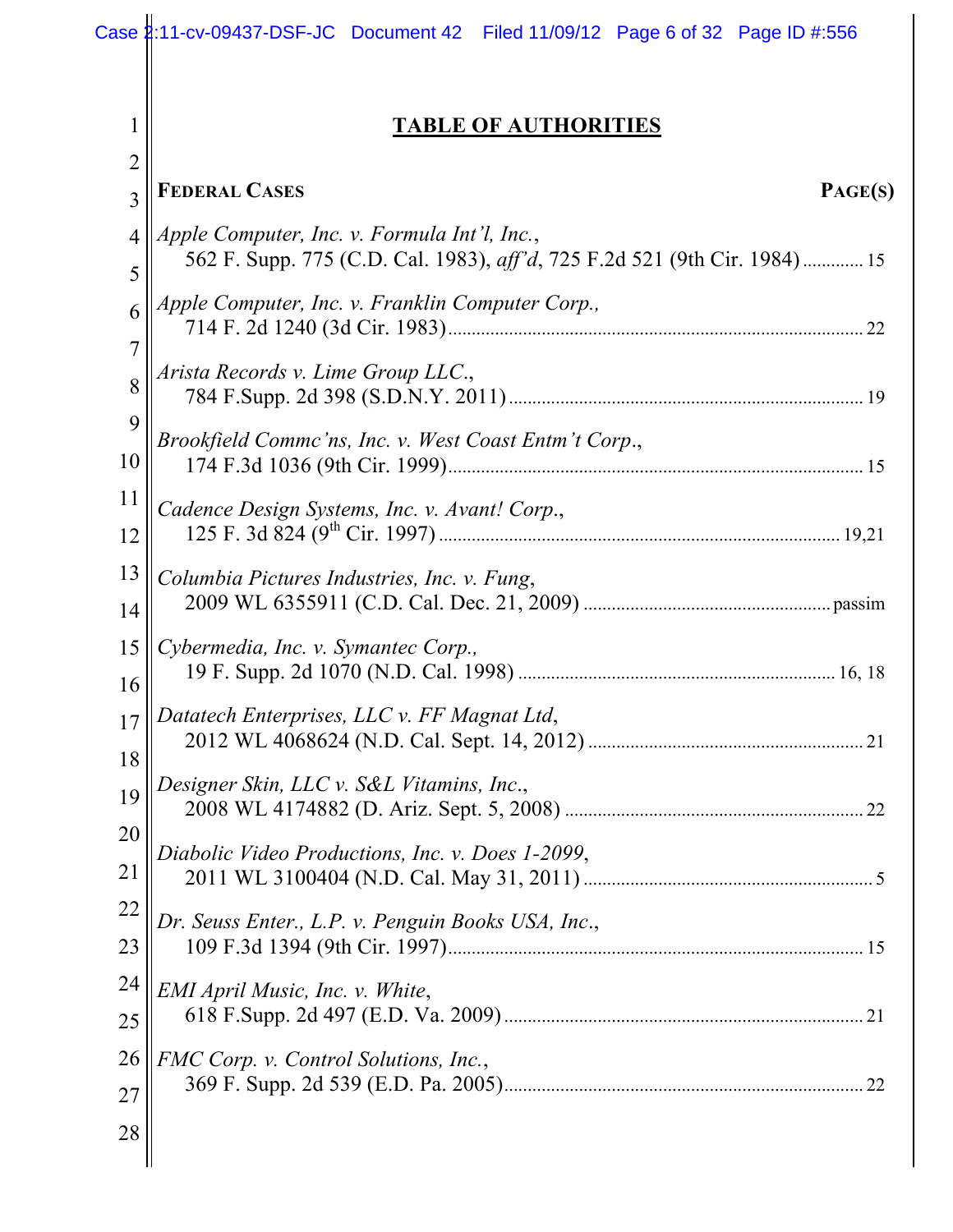|                     | Case 2:11-cv-09437-DSF-JC Document 42 Filed 11/09/12 Page 7 of 32 Page ID #:557           |
|---------------------|-------------------------------------------------------------------------------------------|
|                     |                                                                                           |
| 1<br>$\overline{2}$ | Hard Drive Productions, Inc. v. Does 1-188,                                               |
| 3<br>$\overline{4}$ | In re Excel Innovations, Inc.,                                                            |
| 5                   | Metropolitan Regional Information Systems, Inc. v. American Home Realty<br>Network, Inc., |
| 6<br>$\overline{7}$ |                                                                                           |
| 8                   | MGM Studios, Inc. v. Grokster,                                                            |
| 9<br>10             | Regents of Univ. of Calif. v. Am. Broad. Cos.,                                            |
| 11<br>12            | Tattoo Art, Inc. v. TAT Intern., LLC,                                                     |
| 13                  | Warner Bros Ent. Inc. v. WTV Systems, Inc.                                                |
| 14<br>15            | $W$ PIX, Inc. v. ivi, Inc.,                                                               |
| 16                  |                                                                                           |
| 17<br>18            |                                                                                           |
| 19                  |                                                                                           |
| 20<br>21            |                                                                                           |
| $22\,$              |                                                                                           |
| 23<br>24            |                                                                                           |
| 25                  |                                                                                           |
| 26                  |                                                                                           |
| 27<br>28            |                                                                                           |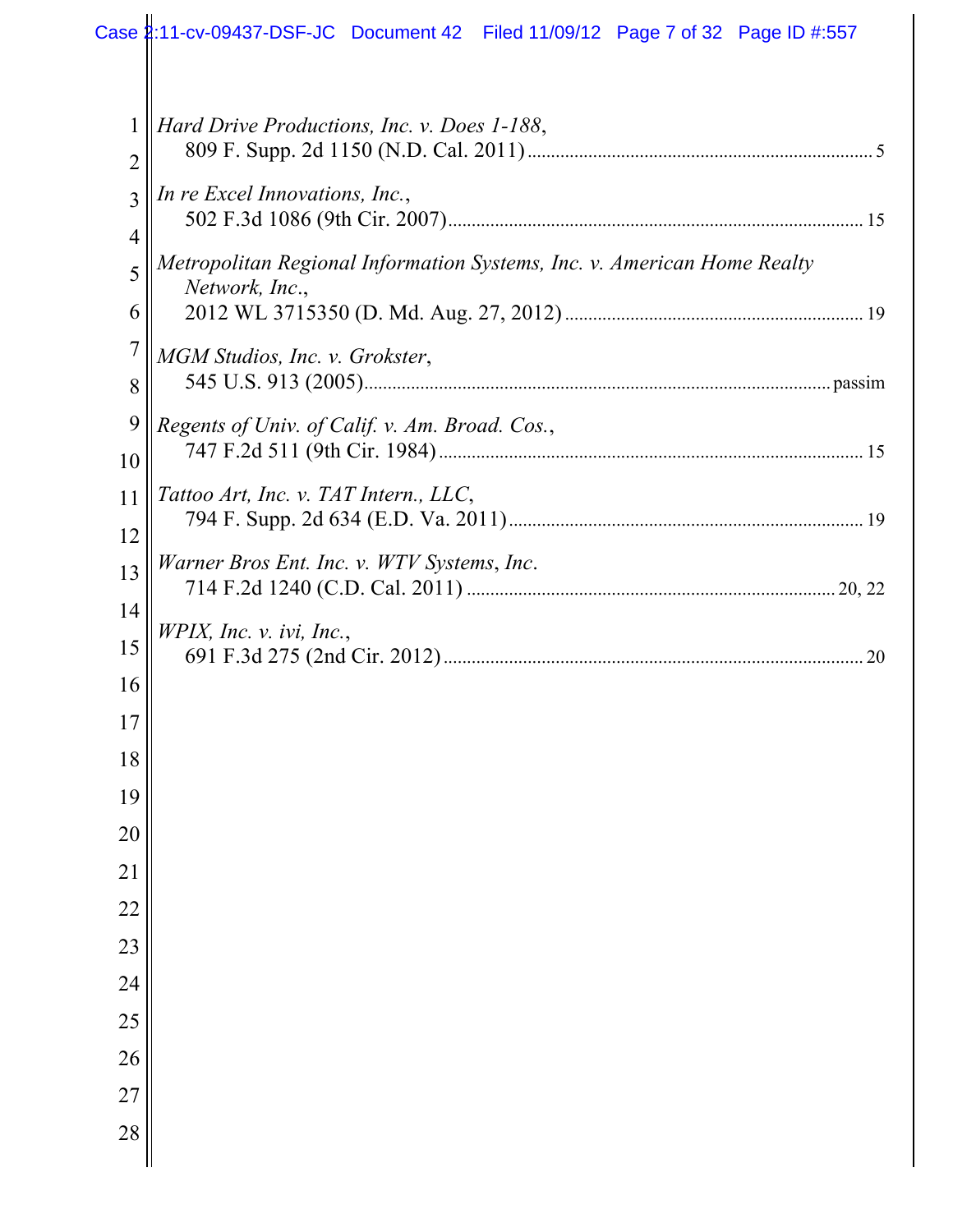1 2

# **MEMORANDUM OF POINTS AND AUTHORITIES INTRODUCTION**

3 4 5 6 7 8 9 10 11 12 13 14 15 16 17 18 19 20 As described at length in Plaintiffs' First Amended Complaint (the "FAC"), Defendants CBS Interactive Inc. and CNET Networks, Inc. ("Defendants") are one of the primary facilitators and key participants in the massive global scourge of digital piracy. Defendants distribute free-of-charge to end users the peer-to-peer ("P2P") software applications used by vast networks of pirates to illegally trade copyrighted files (not to mention countless other illegal files, such as child pornography). In furtherance of profits, Defendants shamelessly promote these P2P software applications and encourage their use to infringe copyrights. Also as described in the FAC, Defendants are ruthlessly opportunistic about their promotion of illegal file-sharing. As the legal system began to enjoin the publishers of various P2P applications designed for purposes of infringement liable for the infringement they induced, new P2P applications less susceptible to detection or enforcement of intellectual property rights emerged. Defendants eagerly embraced each successive generation of P2P technology and promoted each new style of P2P network as the state-of-the-art for illegal file-trading. At all times, Defendants hid behind a cynical and incorrect legal theory that they could continue to distribute and promote P2P applications for purposes of infringement as long as no existing court order specifically enjoined a specific P2P application or held it to be infringing.

21 22 Due to a recent judicial decision concerning the second wave of Gnutellabased P2P applications that shut down the LimeWire P2P application,<sup>2</sup> the

23

 $\overline{a}$ 

24

<sup>25</sup> 26 27  $2^2$  Defendants were distributors of the LimeWire application prior to the recent order shutting down that P2P application. *See*, *e.g.*, Declaration of Christian Anstett (the "Anstett Decl.") Ex. W (showing screenshots of Google search containing old, nonfunctional links to CNET LimeWire download pages dated from 2007).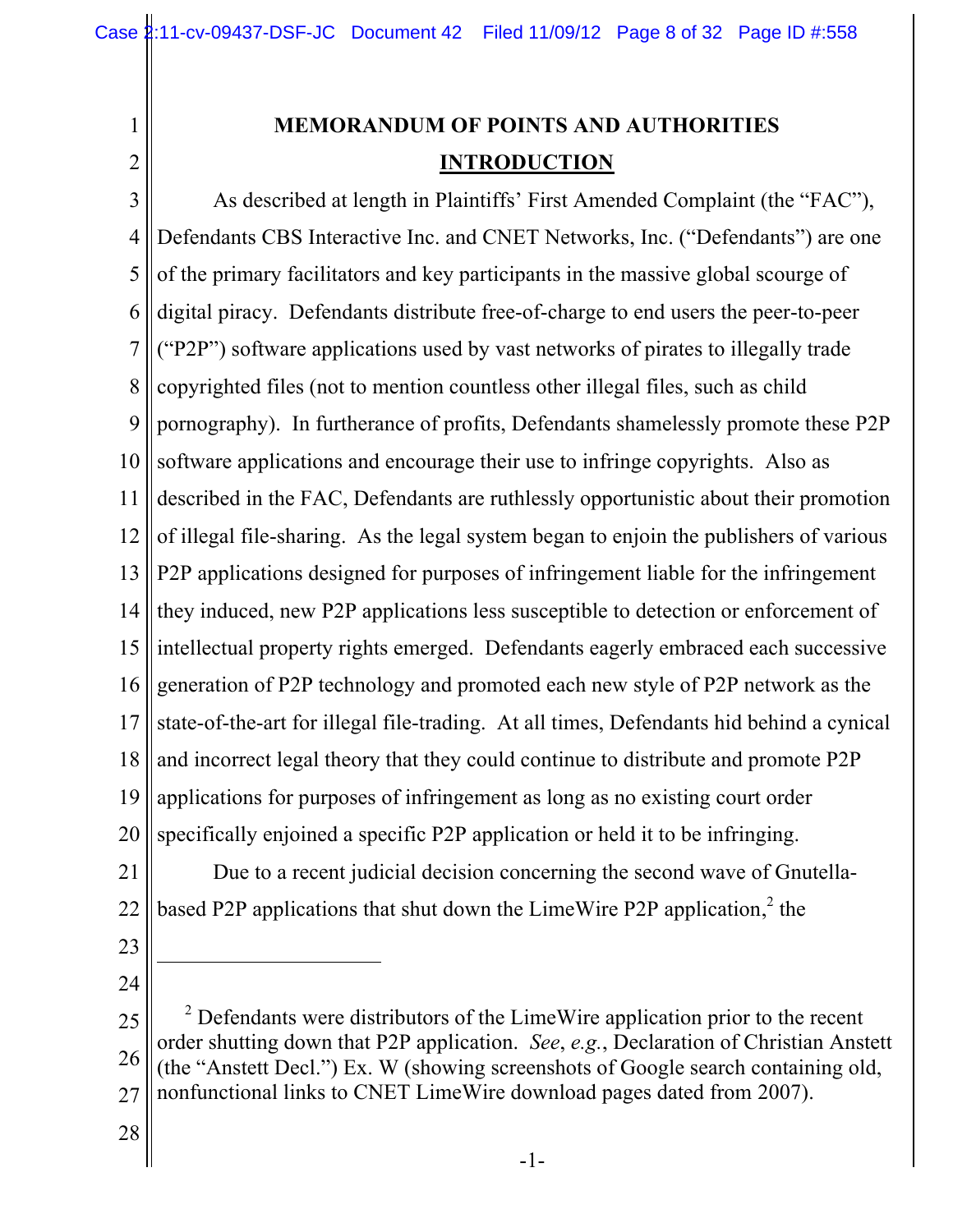1 2 3 4 5 6 7 8 9 10 11 12 13 14 15 16 17 18 19 technological landscape of infringement has again shifted. Gnutella based P2P applications and networks have been abandoned in favor of a new, less-detectible, more decentralized (and harder-to-shut down) kind of file-sharing protocol, bittorrent. True to form, Defendants have enthusiastically embraced this new engine of piracy, distributing over 65 million copies of bittorrent applications and, again, shamelessly promoting their use for purposes of infringement. Defendants' inducement has sometimes become somewhat more sophisticated and subtle, in that, for example, Defendants now include a mild, disingenuous disclaimer about piracy on some of their web-pages and evidently no longer host certain P2P applications on their servers. Defendants, however, still expressly and explicitly show users how to use bittorrent programs to find copyrighted files to download. At all times, Defendants were aware that the bittorent programs they distributed were used overwhelmingly for infringing copyrighted works – primarily music, software, movies and video games. Although some court cases have found the proprietors of torrent websites liable for secondary copyright infringement,<sup>3</sup> no court case has yet directly involved bittorrent applications and technology itself. Like a leopard that cannot change its spots and despite this Court's clear admonishment that Defendants cannot simultaneously distribute software applications that they have encouraged to be used for purposes of infringement,<sup>4</sup> Defendants continue to distribute bittorrent

20

 $\overline{a}$ 

21

22 23 24 25 <sup>3</sup> Bittorrent applications by themselves cannot trade music files directly between computers, but rather are used to open a "torrent," a self-executing file that allows for a simultaneous "swarm" download of a copyrighted file from several different computers on the network. Torrent files are generally created and made available for free download on various third party torrent websites like the Pirate Bay.  $4$  In its ruling dated July 13, 2012, partially granting and partially denying the

26 motion to dismiss, the Court stated that "[**t]his is not a particularly close or challenging case for inducement based on the facts alleged**. **Here, Defendants** 

- 27 **are alleged to have taken the unusual and ill-advised steps of distributing**  (footnote continued)
- 28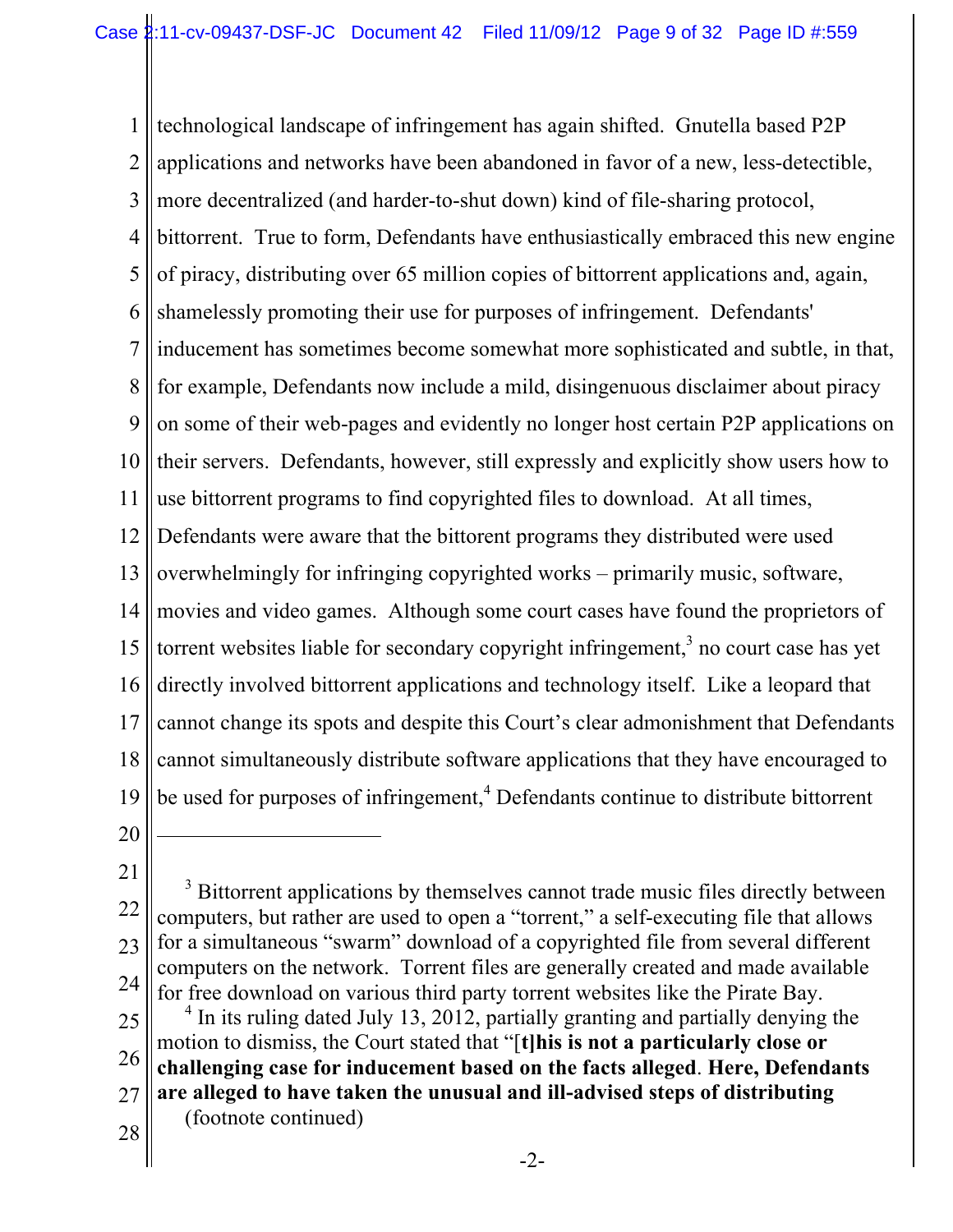1 2 3 4 5 6 7 8 9 10 11 applications under the intentionally lazy and under-reactive guise that they cannot be held liable for this activity until a court order specifically prohibits the use of bittorrent technology to infringe Plaintiffs' works. Although Plaintiffs believe it probable that courts will soon explicitly find the popular bittorrent applications to be secondarily liable for copyright infringement just as Napster and LimeWire were, it is beyond doubt that Defendants' distribution of these programs and concurrent intent to induce infringement subjects Defendants to inducement liability, independent of any further inquiry. Bittorrent is a clear and present danger to copyrighted works. From evidence readily available in CNET's own "news" articles, it is clear that bittorrent applications like uTorrent are growing explosively to fill the infringement vacuum left by Gnutella applications.

12 13 14 15 16 17 18 19 20 21 22 23 As described more fully below, Plaintiffs' works are continuing to be infringed on a massive scale by bittorrent applications distributed by Defendants. Plaintiffs will be irreparably harmed and the value of their intellectual property further diminished and likely destroyed if Defendants are allowed to continue to distribute bittorent applications and promote their use for purposes of infringement. Liability here is not a close case: even prior to receiving any significant discovery from Defendants, there is overwhelming evidence of inducement in the form of explicit and implicit exhortations to users to download copyrighted files, promotion of software features designed to facilitate and conceal infringement and the provision of instruction on how to directly infringe using bittorrent applications. This intentional conduct, continuing well after the notice of this Court's disfavor of

24

 $\overline{a}$ 

 $25$ 26 27 **software programs that are capable of widespread copyright infringement while simultaneously demonstrating how to infringe copyrights using that software and evaluating the various programs as to their effectiveness in copying copyrighted material**." *See* 7/13/12 Order at p. 7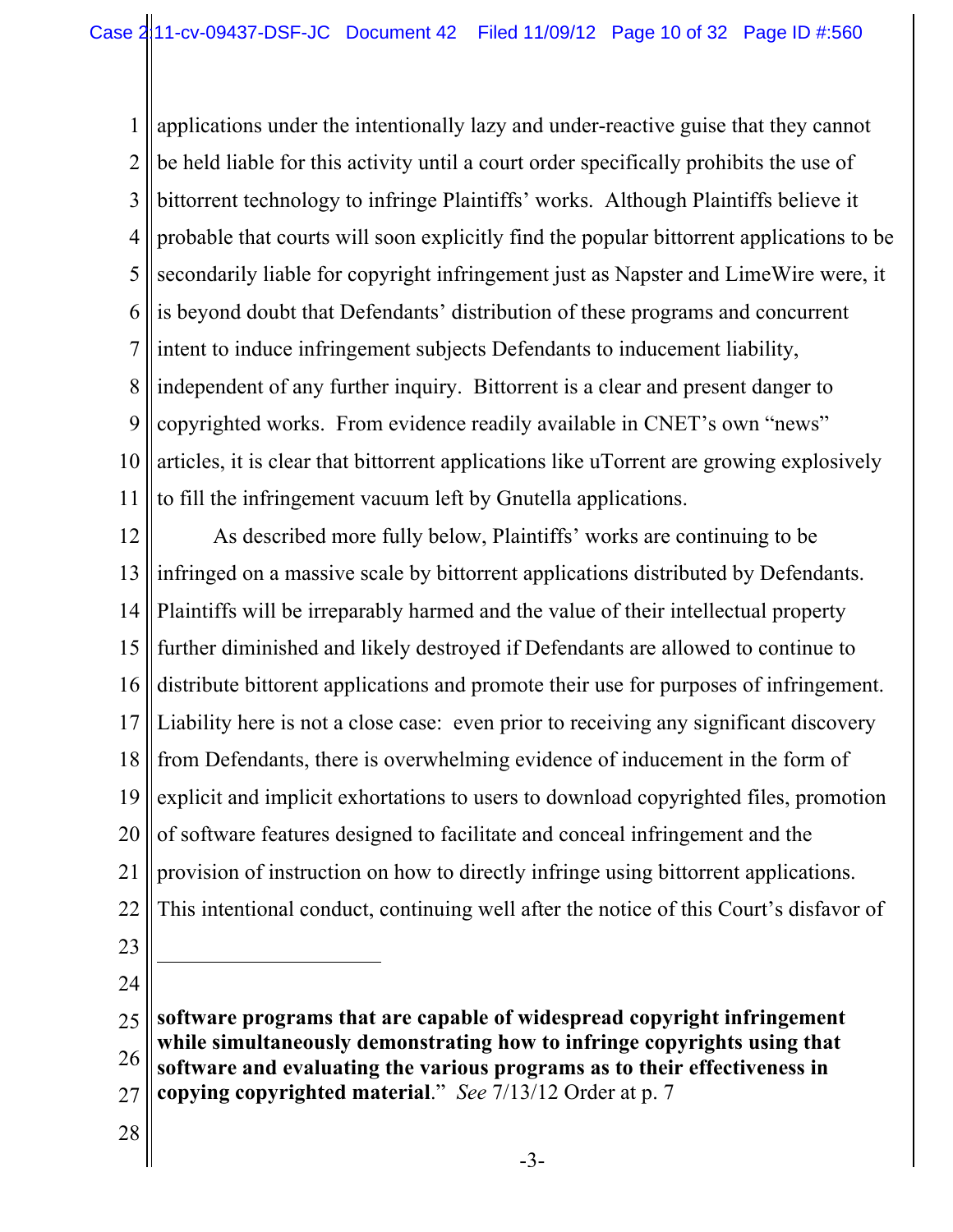1 2 3 4 5 6 7 8 9 10 11 12 13 14 15 16 17 the conduct, evidences intentional wrongdoing that poses substantial harm to Plaintiffs. In the words of the Supreme Court in a seminal decision on these issues: "The unlawful objective is unmistakeable." *MGM Studios, Inc. v. Grokster*, 545 U.S. 913, 940 (2005). Because Defendants refuse to cease their infringing activities and because of the ever-surging popularity of bittorrent programs since the filing of this action, Plaintiffs Sugar Hill Music, *et al* ("Plaintiffs") request a preliminary injunction preventing Defendants CBS Interactive Inc. and CNET Networks, Inc. ("Defendants") from: (1) directly or indirectly enabling, facilitating, permitting, assisting, soliciting, encouraging or inducing any public consumer of Defendants in downloading a peer-to-peer ("P2P") software program based on the bittorrent protocol, including but not limited to uTorrent, Frostwire, Speedlord, FireTorrent, GetTorrent, TorrentRover, MovieTorrent, Vuze, and WireBooster; (2) hosting, linking to or otherwise providing for download any peer-to-peer ("P2P") software program based on the bittorrent protocol, including but not limited to uTorrent, Frostwire, Speedlord, FireTorrent, GetTorrent, TorrentRover, MovieTorrent, Vuze, and WireBooster; and, (3) encouraging, soliciting or inducing the infringement of copyrighted works, directly or indirectly, through the use of P2P software.

18 19 20 Based on evidence obtained by Plaintiffs at this stage of litigation, attached to the supporting Declaration of Christian Ansett and notice of manual filing, the Court should issue the requested preliminary injunction.

- 21
- 22

# **STATEMENT OF FACTS**

### **A. Plaintiffs' Musical Works**

23 24 25 26 27 28  $-4-$ Plaintiffs are songwriters and/or performers of popular music. They are the legal and beneficial owners of copyrighted works that have been and continue to be infringed through downloading of their songs through, among other things, P2P bittorrent programs distributed and popularized for inducement by Defendants. This motion is based on the direct infringement of a representative sample of songs by two artists Jalil Hutchins (a member of the musical group "Whodini") and Douglas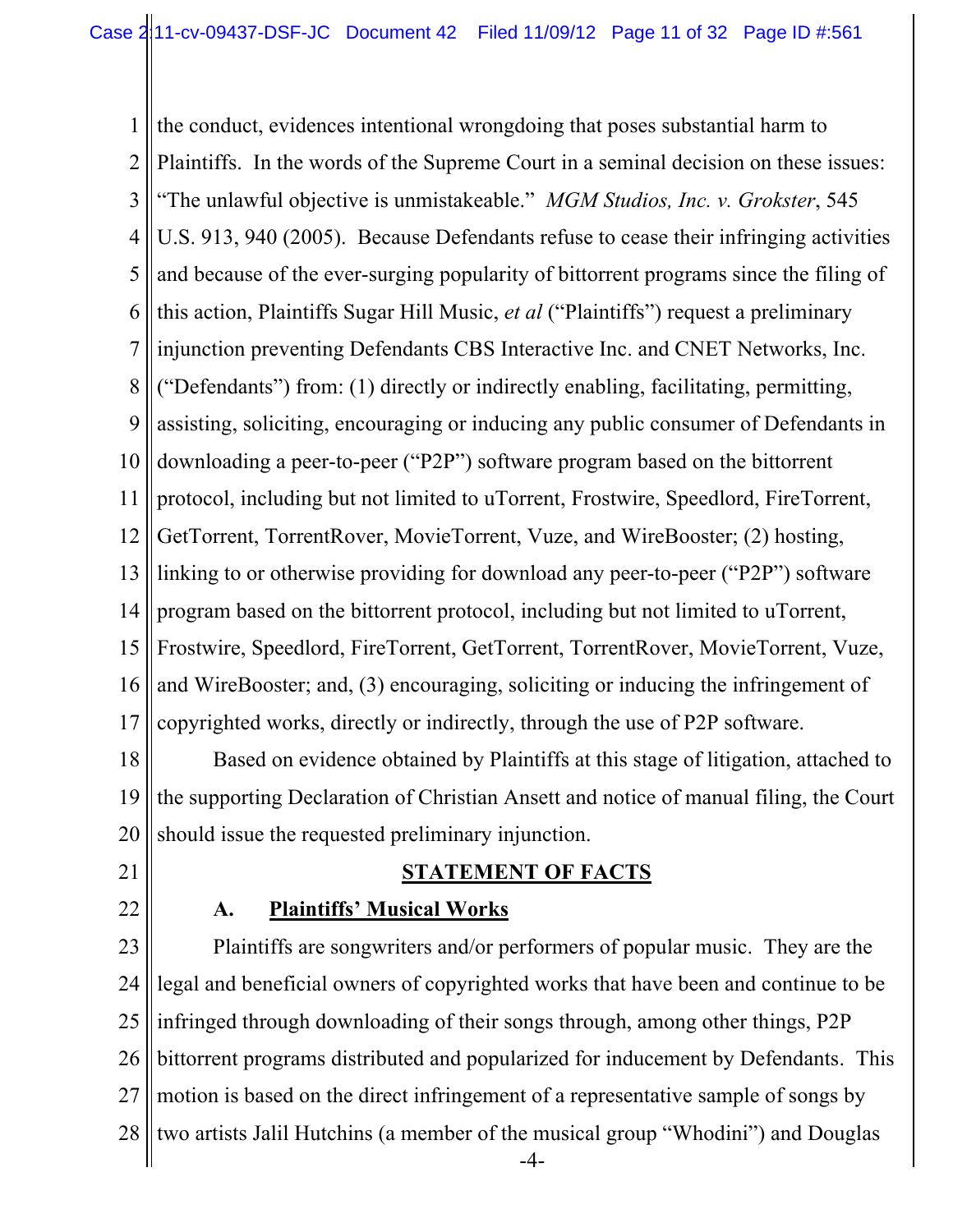1 2 Davis (who performs under the name of "Doug E Fresh"). *See* Anstett Decl. at ¶¶ 2, 3, Ex. AA and BB. Hutchins owns registered copyright interests in the musical

3 works "It's all in Mister Magic's Wand," "Yours for a Night," "Rap Machine,"

4 "Magic's Wand," "The Haunted House of Rock," "Funky Beat," "Echo Scratch,"

5 "One Love," "I'm a Ho," "Fugitive," "The Good Part," "Nasty Lady," "Last Night

6 (I had a long talk with myself)," "Friends," and "Five Minutes of Funk"

7 8 (collectively, the "Whodini Works"). Anstett Decl. ¶ 2, Ex. AA. Plaintiff Douglas Davis owns registered copyright interest in the musical works "La Di Da Di," "The

9 Show," "Play This Only at Night," "All the Way to Heaven," "Chill Will: Cuttin' It

10 Up," "Leave it Up to the Cut Professor," and "Lovin Every Minute of It"

11 (collectively, the "Fresh Works"). Anstett Decl. ¶ 3 Ex. BB.

12 13 14 As discussed more fully below, the Whodini Works and the Fresh Works can be easily located and infringed in a manner of minutes using free bittorrent software like uTorrent available for free on Defendants' websites.

15

### **B. BitTorrent Technology**

16 17 18 19 20 21 22 23 24 25 26 27 28  $-5-$ Bittorrent technology is a "peer-to-peer" file-sharing protocol through which users download content directly from the computers of other users instead of from a central server. *Columbia Pictures Industries, Inc. v. Fung*, 2009 WL 6355911, \*2 (C.D. Cal. Dec. 21, 2009) (internal citations omitted). BitTorrent technology relies on a variety of mechanisms in order to accomplish the ultimate downloading of a given file, including: (1) a software application that users download, which is commonly referred to as a "client application"; (2) websites, also known as "torrent sites," which allow users to select "dot-torrent" or "torrent" files that they wish to download; and (3) servers, also known as "trackers," that manage the download process. *Id.* The client applications and trackers work together through the use of a "BitTorrent protocol" which standardizes the client-client and client-tracker communications. *Id.*; *see also Diabolic Video Productions, Inc. v. Does 1-2099*, 2011 WL 3100404, \*1-2 (N.D. Cal. May 31, 2011). These components essentially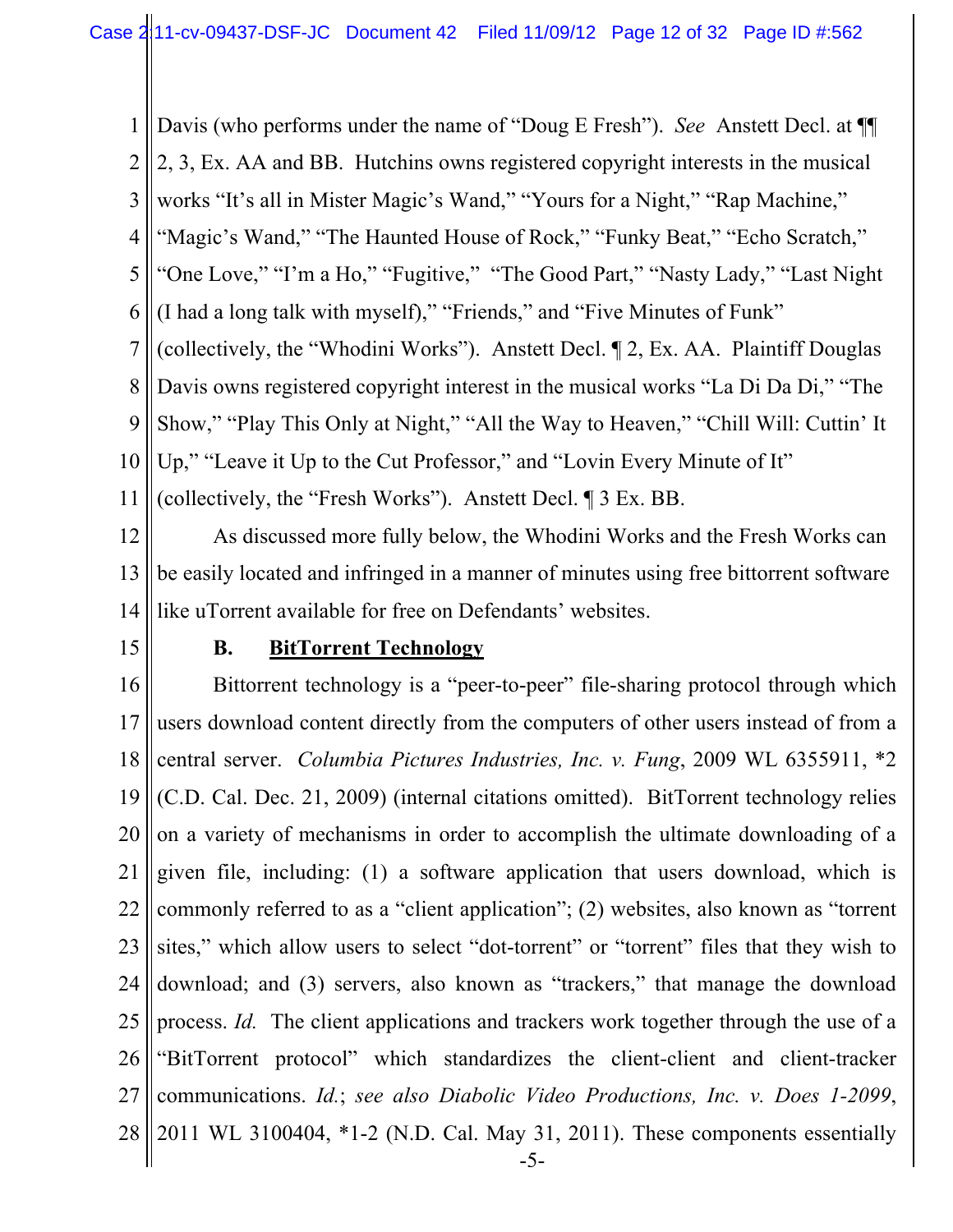1 2 3 4 5 6 7 8 9 10 work together to allow individuals to visit a torrent site, download files, and keep track of those downloads (as well as discover additional persons to download from) through the use of trackers. In such a system the downloading of the desired content occurs from multiple source points at the same time, allowing larger downloads to move more expeditiously. During this simultaneous downloading process users form what is known as a "swarm," which allows for quick exchange of the downloading material. *Fung*, 2009 WL 6355911 at \*2; *see also Hard Drive Productions, Inc. v. Does 1-188*, 809 F. supp. 2d 1150, 1163 (N.D. Cal. 2011). This swarm process prevents a backlog of users waiting to download from one individual user with the source file. *Id.* at \*3.

11 12 13 14 15 16 17 18 19 20 21 22 23 24 25 26 27 28 Users of BitTorrent websites click on a "download torrent" button or link on the website that will begin the downloading process. *Id.* The elements of the downloading process work together to bring the desired content to the user's computer without any further actions by the user. *Id.* In order to download files from others in a BitTorrent network, users must engage in a number of steps. First, users must install a BitTorrent client application. Standing alone, a BitTorrent client application does not possess the ability to search other computers for files. Instead, as part of the second step, users must visit a torrent site for the purpose of locating torrent files containing the content that they wish to download. *Id.* at \*2. These torrent sites maintain indexes of available torrent files for download that users may search, or, in the alternative, users may upload torrent files to share with others through the torrent site. *Id.* (internal citations omitted). These torrent files are referred to as "dot-torrent" files in reference to their file extension name. The dottorrent files do not contain the actual content item searched for; rather, the dottorrent file contains the data used by the BitTorrent client to retrieve the content through a peer-to-peer transfer. *Id.* In the third step, once the user clicks on the desired dot-torrent file, the BitTorrent client will locate and download the actual content item. This is accomplished through the use of trackers that are contained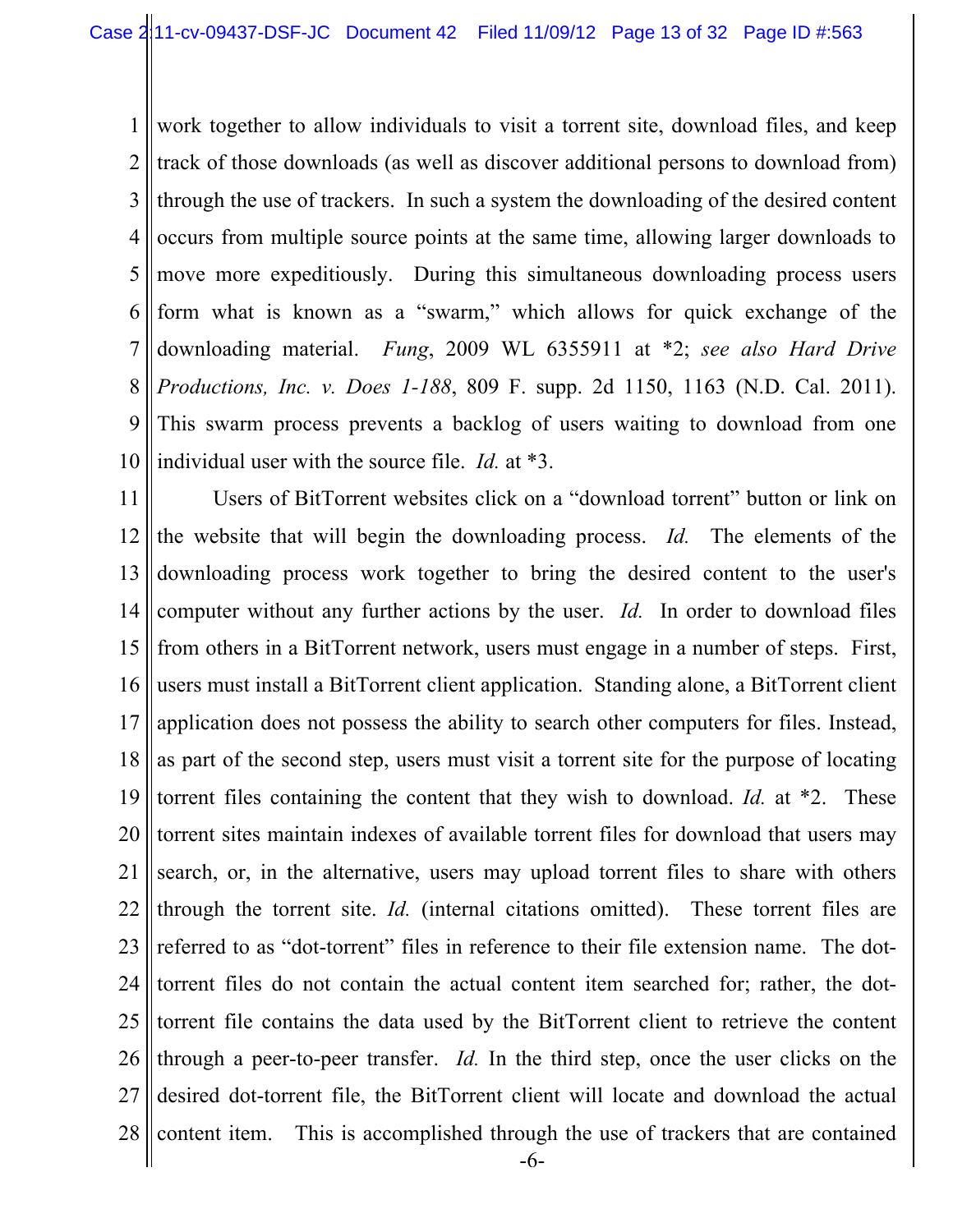1 2 3 4 5 6 7 within the dot-torrent file. The dot-torrent file contains "hash" values that are used to identify the various pieces of the content file and the location of those pieces in the network. The BitTorrent client application then simultaneously downloads the pieces of the content file from as many users as are available at the time of the request, and then reassembles the content file on the requesting computer when the download is complete. Once a user downloads a given content file, he also becomes a source for future requests and downloads. *Id*.

8 9 10 11 12 13 14 15 16 17 18 Although a lot of effort and programming was required to construct the elaborate bittorent system and the technology can seem quite complex, bittorrent programs were also designed to make them as "easy as possible" to use. Anstett Decl. Ex. T. As CNET senior editor Seth Rosenblatt remarked in a video review of uTorrent, "the most difficult aspect of using a torrent client is finding the torrents" – implicitly acknowledging that, after locating the torrent file containing media content (which in practice is usually accomplished by searching torrent sites like the Pirate Bay), actually downloading the content is easily accomplished with a torrent client. Anstett Decl. Ex. Y. Plaintiffs' counsel was able to download several albums worth of Plaintiffs' copyrighted works in less than ten minutes simply by opening torrent files with uTorrent. Anstett Decl. ¶ 9, Ex. F.

19 20 21 22 23 24 25 On the other hand, the complicated *design* of the Bittorrent network makes it exceedingly hard to regulate or police for piracy. *See*, *e.g.*, Anstett Decl. ¶ 23 Ex. T (Are P2P File Sharing Networks Dead? by Billy Moffit, July 25, 2010 "Due to the nature of how sharing operates on the Bittorrent network, there is no single server, location, company, group or person that can be removed from the network to shut it down. There is no centralized leader or bottleneck in the Bitorrent network, and this makes it difficult, if not impossible, to adequately regulate or police.").

26 27 28 sharing application. *See*, *e.g.*, Anstett Decl. ¶ 23 Ex. T (Article entitled "Are P2P Bittorrent has experienced explosive growth recently and in the wake of the court decision officially shutting LimeWire down has become the *de facto* file-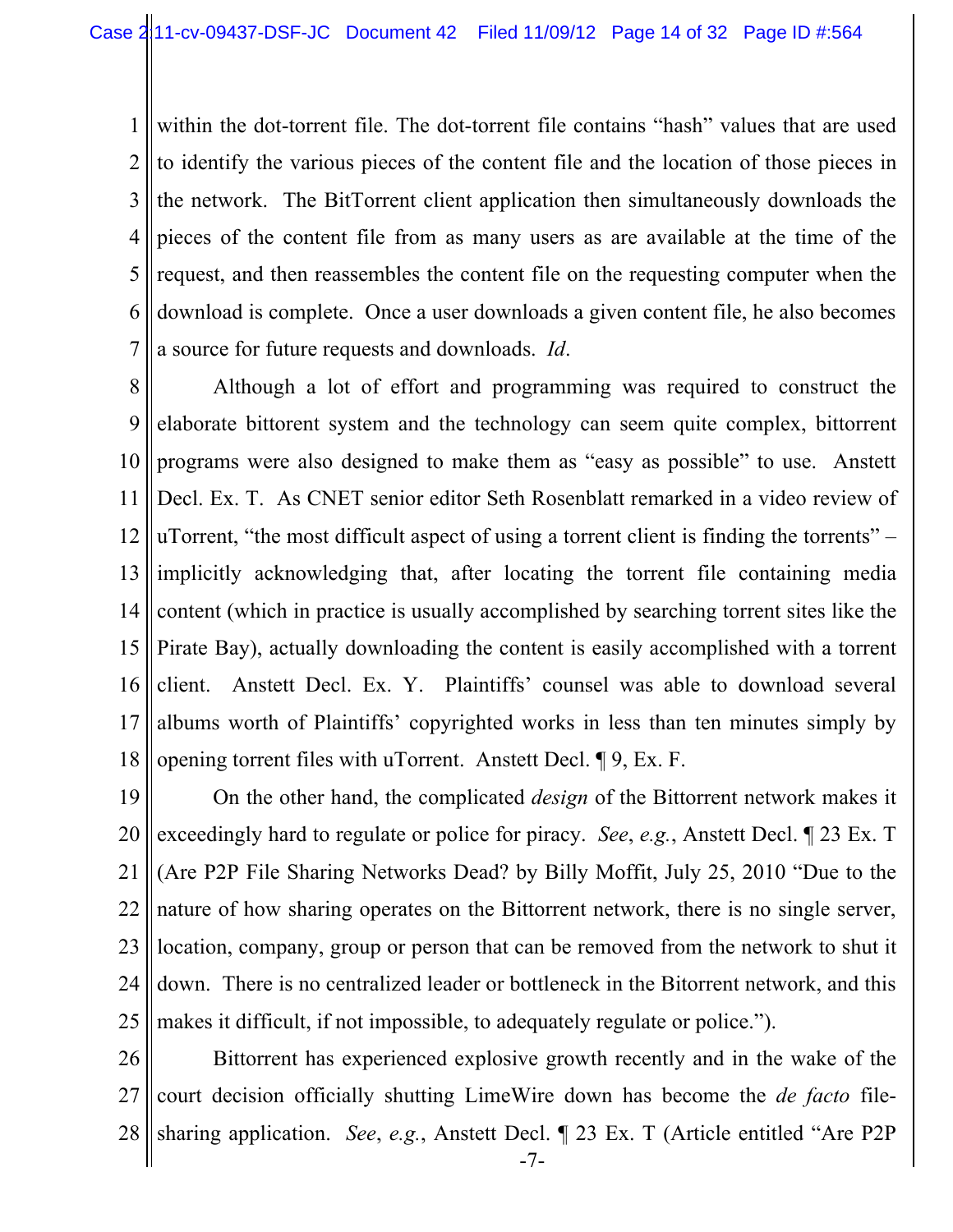1 2 3 4 5 6 7 8 9 10 11 12 13 14 15 File Sharing Networks Dead?," by Billy Moffit, July 25, 2010, stating, "While P2P has taken many forms since its inception, by far the most powerful and common today is bittorrent."). As Defendants themselves have noted, the Bittorrent applications uTorrent and Bittorrent available for download on Defendants websites have experienced tremendous growth – these networks now have 150 million users. Anstett Decl. . ¶¶ 12,16 Ex. I, M. As CNET Editor Seth Rosenblatt stated, "To put that number in perspective, the security suite AVG Antivirus Free claims around 110 million active users, while Google CEO Larry Page just revealed that the Chrome browser has about 160 million users." Anstett Decl. Ex. I. There are an estimated quarter of a billion monthly active bittorrent users, representing a 400% increase from 2008 levels. Anstett Decl. Ex. T. Bittorrent's surge in popularity has been accompanied by increases in the number of bittorrent-related lawsuits related to infringement. For example, since 2010, more than 250,000 people have been accused of illegally downloading movies off the Internet using Bittorrent. Anstett Decl. Ex. U.

16

### **C. Defendants' Distribution and Promotion of Bittorrent**

17 18 19 20 21 22 23 24 25 26 27 28  $-8-$ By Defendants' own measure, Defendants have distributed over 67 million copies of different bittorrent applications. In fact, Defendants, website CNET explicitly tracks the number of downloads of each bittorrent application accomplished through Defendants' website. As of November 5, 2012, Defendants' websites kept the following tally of bittorrent downloads: uTorrent had 19,312,371 downloads; uTorrent Portable had 269,149 downloads; FrostWire had 32,273,646 total downloads; uTorrent Plus had 42,282 downloads; GetTorrent had 181,659 total downloads; FireTorrent had 150,103 total downloads; Movie Torrent had 1,274,961 total downloads; Ares Galaxy had 1,711,574 downloads; Vuze had 9,036,071 total downloads; BitLord had 2,512,478 total downloads; TorrentRover had 13,259 total downloads. Anstett Decl. ¶ 22, Ex. S. Defendants have a dedicated portion of their website organized and dedicated to software downloads. *See*, *e.g.*, Anstett Decl. Ex.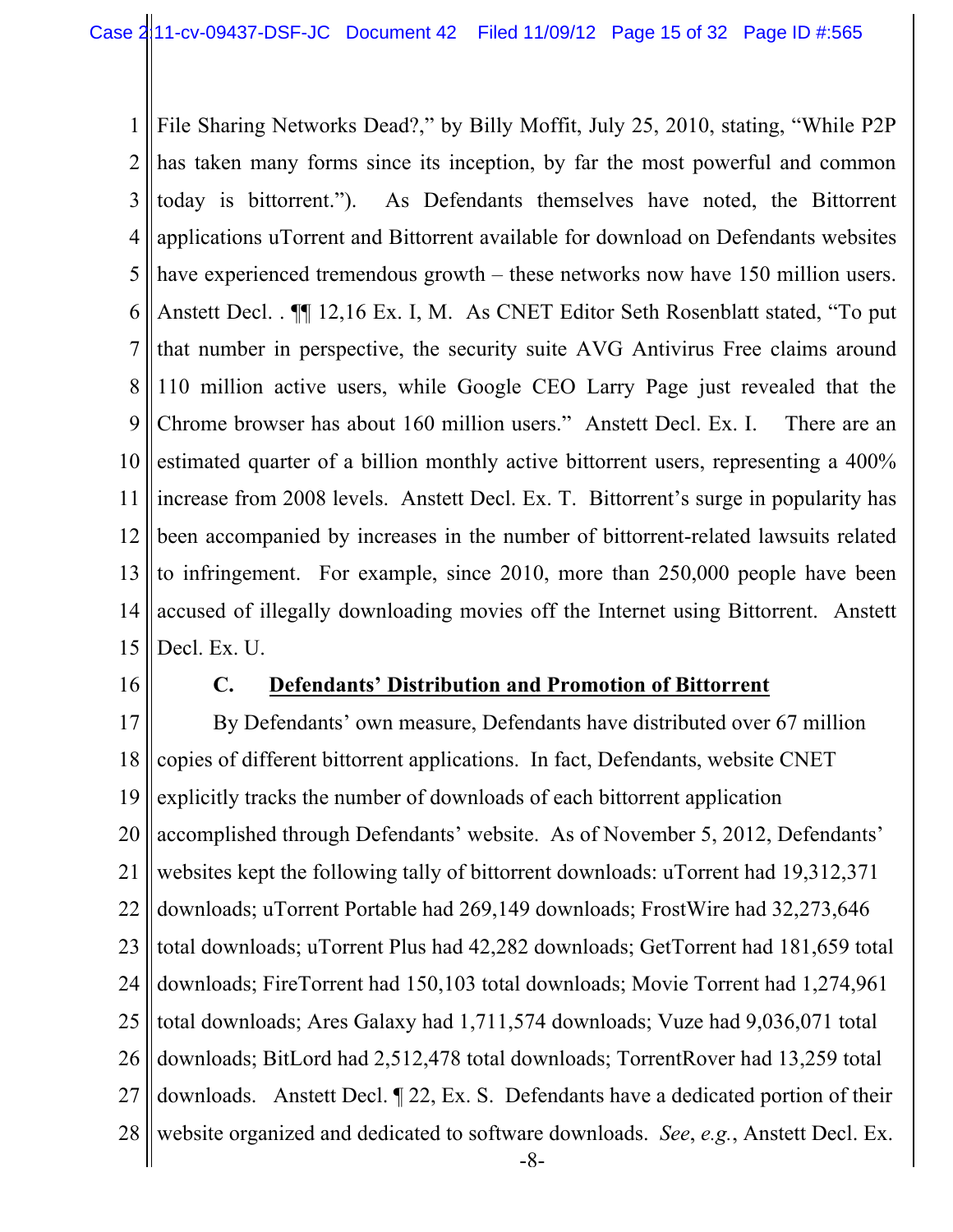1 2 3 4 5 A (showing CNET download.com button on top of CNET website). Within this download category, Defendants maintain the sub-categories "Internet Software" and "P2P & File Sharing Software." *Id*. (categorizing the bittorrent application in the Download portion of the website under the sub-categories Internet Software and P2P & File-Sharing).

6 7 8 9 10 11 12 13 14 15 16 17 Downloading a torrent application using Defendants' website is simple. In connection with this motion, Plaintiffs' counsel accessed Defendants' website and performed a search for "uTorrent." Anstett Decl. Anstett Decl. ¶ 4, Ex. A. The first search result returned was for the Windows version of the uTorrent software application. *Id*. The application received a five-star rating from CNET's editors. The "quick specifications" box on the right-hand side of the screen stated that there had been 19,250,772 "total downloads" of the uTorrent application, and 60,686 downloads in the last week. *Id*. At the bottom of the screen, a box titled "more products to consider" contained a box for the uTorrent application and included a "download" button. *Id*. After clicking on the "download" button for uTorrent available on www.cnet.com, counsel's web browser was automatically directed to a webpage from which uTorrent could be downloaded. Anstett Decl. ¶ 5, Ex. B.

18 19 20 21 22 23 24 25 26 27 28  $-9-$ Defendants actively encourage people to download and use bittorrent applications like uTorrent in several ways. Defendants use a star-rating system to communicate editorial approval of certain bittorrent applications. The information page on Defendants' website for uTorrent, for example, prominently displays a fivestar "spectacular" editor's rating. Anstett Decl. ¶ 4, Ex. A. The information pages about each torrent application include "suggested products" boxes that contain "download" buttons for other torrent applications. *Id*. Defendants also provide editorial reviews that highlight features of the applications, such as built-in search features that allow users to search for copyrighted files. Defendant's senior editor Seth Rosenblatt extolled uTorrent's "content" search functions in his February 3, 2010 review: "The most difficult aspect of using a torrent client is still finding the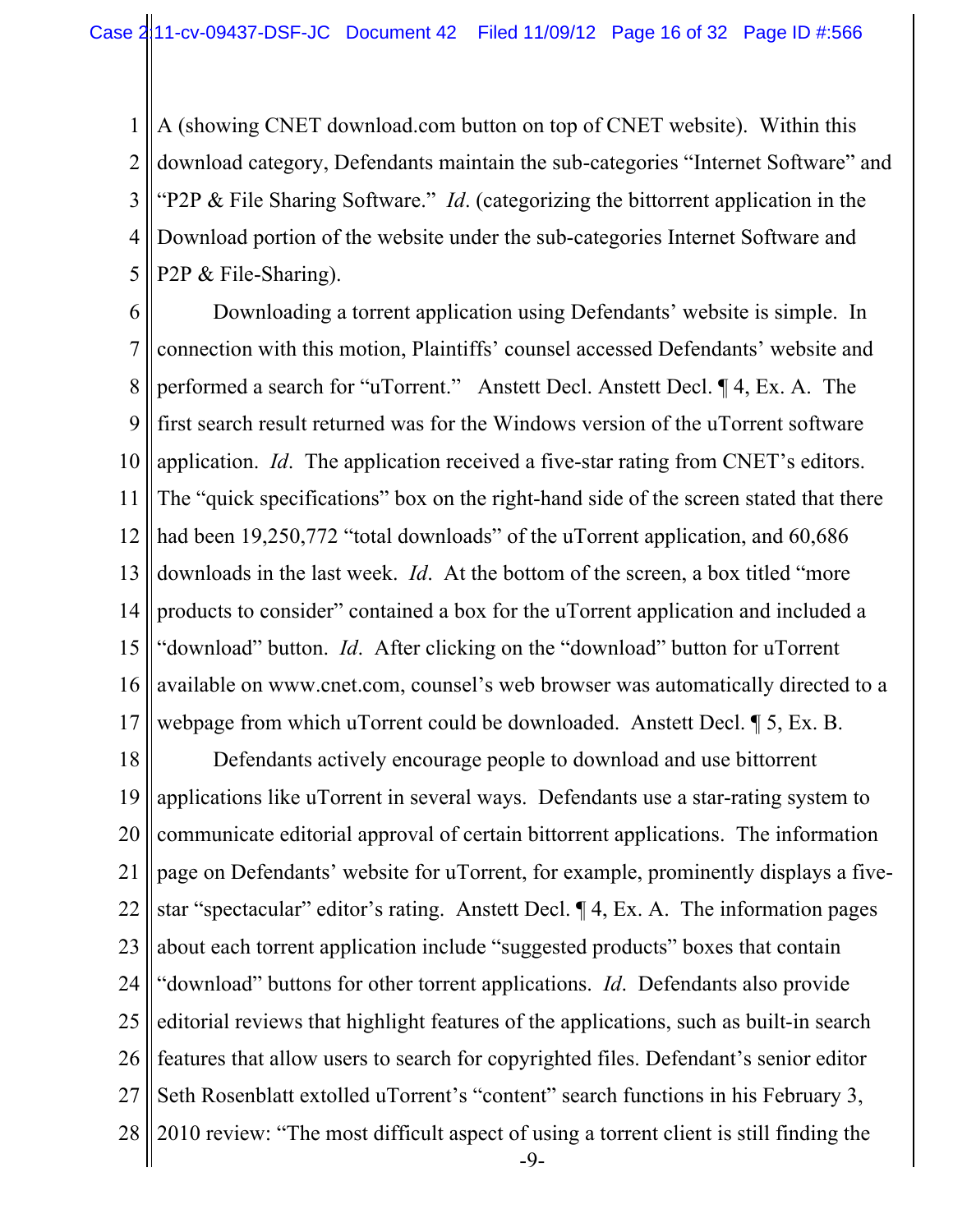1 2 3 4 5 6 7 8 9 10 11 12 13 14 torrents, but included are both a torrent search bar and a handy RSS feed download function." *Id*. Defendants also display the number of total downloads of each bittorrent application, which itself communicates to a user the popularity of an application. Defendants also use the purported "news" arms of their websites to dress up the marketing of bittorrent applications as legitimate news reporting. For example, CNET editor Seth Rosenblatt (the same individual who authored the fivestar review of uTorrent), wrote a May 14, 2012 article published and available on Defendants website titled "Download This Mr. Jones," ostensibly about how the recording artist the Counting Crows had partnered with the software publisher of uTorrent to release their music for free download via torrent. Anstett Decl. ¶ 16, Ex. M. In a portion of the article quoting the lead singer of the Counting Crows regarding the 150 million users of uTorrent, Rosenblatt included hyperlinks accompanied by the word "download" to the CNET download pages for uTorrent and BitTorrent. *Id*.

15

### **D. Defendants Know BitTorrent is an Engine of Infringement**

16 17 18 19 20 21 22 23 24 25 26 27 28  $-10-$ Defendants are aware that the primary reason people download and use the Bittorrent applications available on their websites is for purposes of infringing copyrights. Defendants own reporting on torrent file-trading evidences that even though hypothetical legitimate uses for torrent applications exist, in reality, defendants know that torrents are primarily used for infringing. In an October 15, 2012 article concerning a study about the relative torrent downloading habits of American universities, CNET writer Charlie Osborne stated: "It would also be wrong to assume every seeded file is illegal – as the file-sharing protocol itself is not, and can be used to distribute large, legal files. But for students wanting to save their beer tokens, "free" software and films are a continual temptation. Rutgers' most popular downloads, for example, were Microsoft Office, Witcher 2: Assassins of Kings and the movies "Fast Five" and "Pulp Fiction." Anstett Decl. Ex. O. Defendants also know that Bittorrent technology is overwhelmingly used to pirate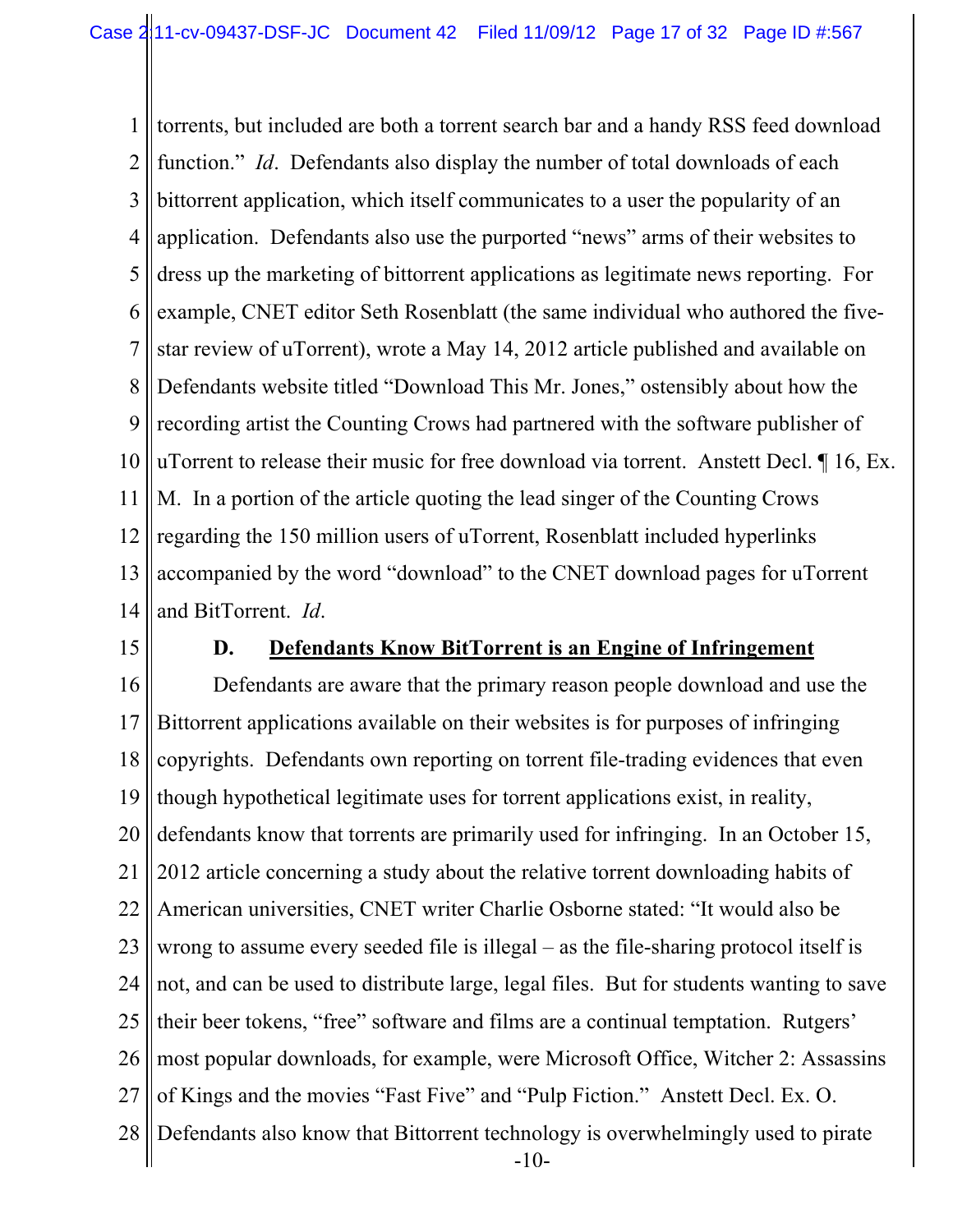1 2 3 4 5 6 7 music files. CNET contributor Greg Sandoval wrote a October 3, 2012 "news" article titled "Researchers say Gainesville, Fla., is America's 'pirate capital'" available on Defendants' website. Anstett Decl. ¶ 25, Ex. V. The article states: "Musicmetric also reported that of the 97 million BitTorrent files downloaded across the United States in the first half of 2012, about 78 percent were albums and 22 percent were individual songs. The company says that if most albums have 10 songs on them, the number of tunes pirated tops 759 million." *Id*.

8 9 10 11 12 13 14 15 16 17 18 19 20 21 Defendants' websites also contain user comments discussing the infringement carried out through bittorrent applications. On March 23, 2012, user D4ed4lus posted the following comment concerning uTorrent: "Cons … Doesn't help to have on your computer during a piracy case." Anstett Decl. ¶ 10, Ex. G. On March 7, 2012, user skyrains2003 posted the following comment concerning uTorrent: "Pros … fast to download movies." *Id*. On December 2, 2011, user ZeroInteger left the following comment: "It is evident that [other users reviewing uTorrent] you didn't read the directions or that you're shills for the MPAA, etc. … Legal recourse against CNET and utorrent for a program that you're going to use to download 'torrents.' Give me a break." *Id*. On October 2, 2011, user W\_Peijnaker posted the following comment concerning uTorrent: "Cons: Same cons as with all p2p/torrent programs: Legal issues for uploading copy-right protected material (no way around it if you download it) … Don't forget to check your computers defences [sic] before you start downloading movies and stuff." *Id*.

22 23 24 25 26 27 28 -11- NOTICE OF MOTION AND MOTION FOR PRELIMINARY INJUNCTION The publisher's descriptions of bittorrent applications available in the Download section of Defendants' website also contain discrete but unmistakable references to illegal file-sharing of copyrighted material. The Frostwire publisher's description available on the download portion of CNET's website states "Frostwire is a free open source BitTorrent client, first released as a fork of Limewire. Gnutella support was dropped entirely, and now Frostwire only uses the BitTorrent network … to share files." Anstett Decl. Ex. S. The GetTorrent publisher's description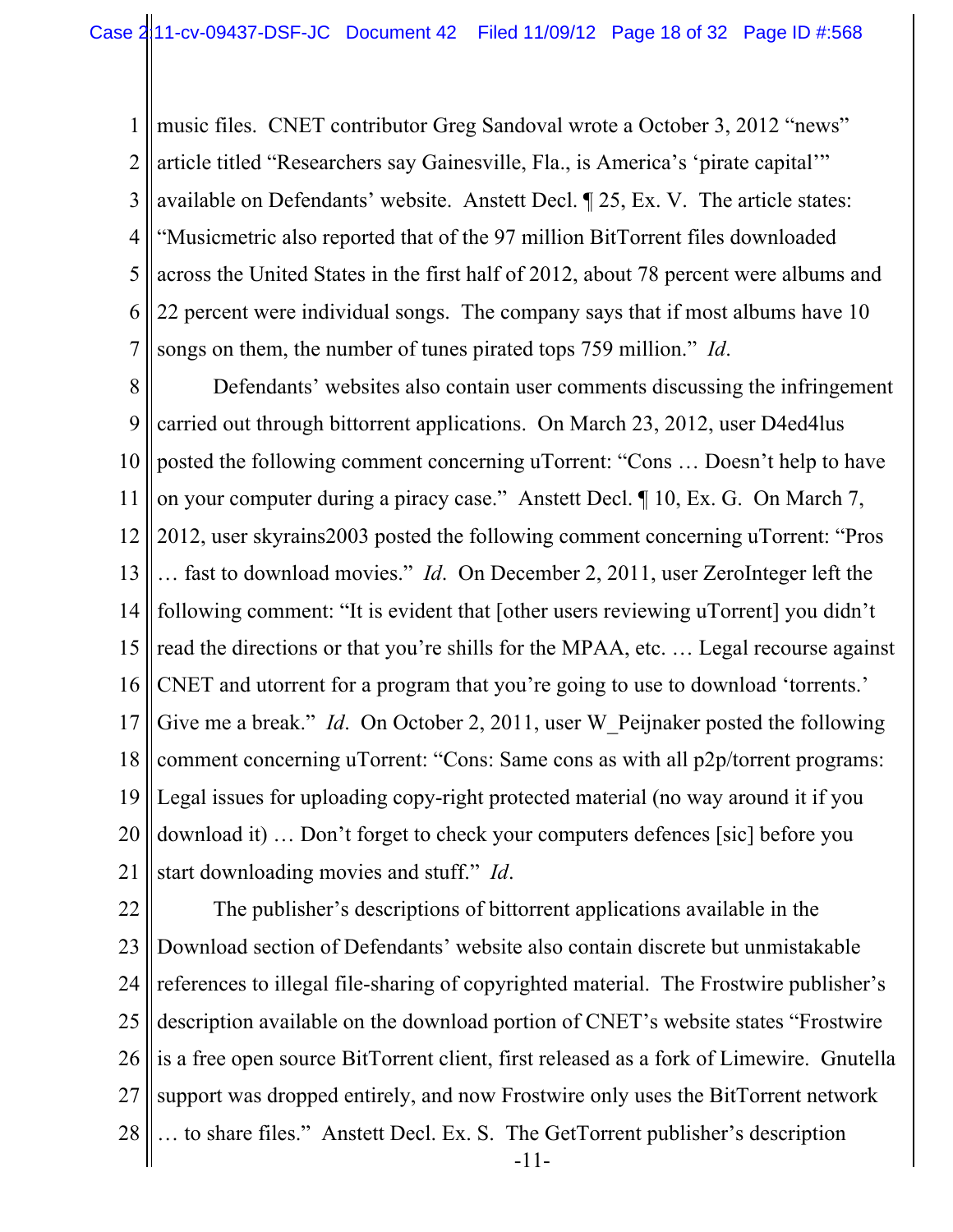1 2 3 4 5 6 7 8 9 10 11 available on CNET's website states "You can search and download over 60 million torrent files – Music, movies, games, movies, soft, mp3, iso, dvd." *Id*. The Movie Torrent publisher's description available on CNET's website states "Movie Torrent is a P2P file-sharing application for music, mp3, movies, software, documents and games download." *Id*. The Ares Galaxy publisher's description available on CNET's website states: "Advanced search for all types of media files (Audio, Video, Games, Software …)." *Id*. The Vuze publisher's description available on CNET's website states: "Vuze includes a powerful and customizable meta search that will help you find and download torrents. **Once you find content that you enjoy** you can set up subscriptions so you'll always be notified of new episodic content." *Id*. (emphasis added).

12 13 14 15 16 17 18 19 20 Defendants' websites also prominently advertise features of bittorrent applications designed to facilitate infringement and/or help infringers evade detection. The publisher's description of the uTorrent application available on www.cnet.com further evidences inducement, stating that "uTorrent supports the protocol encryption joint specification." *Id* at ¶ 5. In the uTorrent user forum available at utorrent.com, it is stated that "protocol encryption is a joint specification between Azureus and uTorrent. It is designed to bypass throttling and/or blocking of BitTorrent traffic by an ISP." *Id.,* Ex. B (screenshot of a user forum available on www.utorrent.com on 11/5/12).

21 22

# **E. Defendants' Inducement of Copyright Infringement**. **1) Pre-Bittorrent P2P Applications**

23 24 25 26 27 28  $-12$ -Defendants' inducement of copyright infringement goes back well over a decade and continues to present. From about 2000 to 2005, there is substantial evidence of Defendants' purposeful inducement of copyright infringement. *See*  Anstett Decl. at  $\P$  19-21. Among other things, Defendants made explicit and implicit exhortations to their audience encouraging infringement, and rated various file-sharing programs with respect to their efficacy for finding and downloading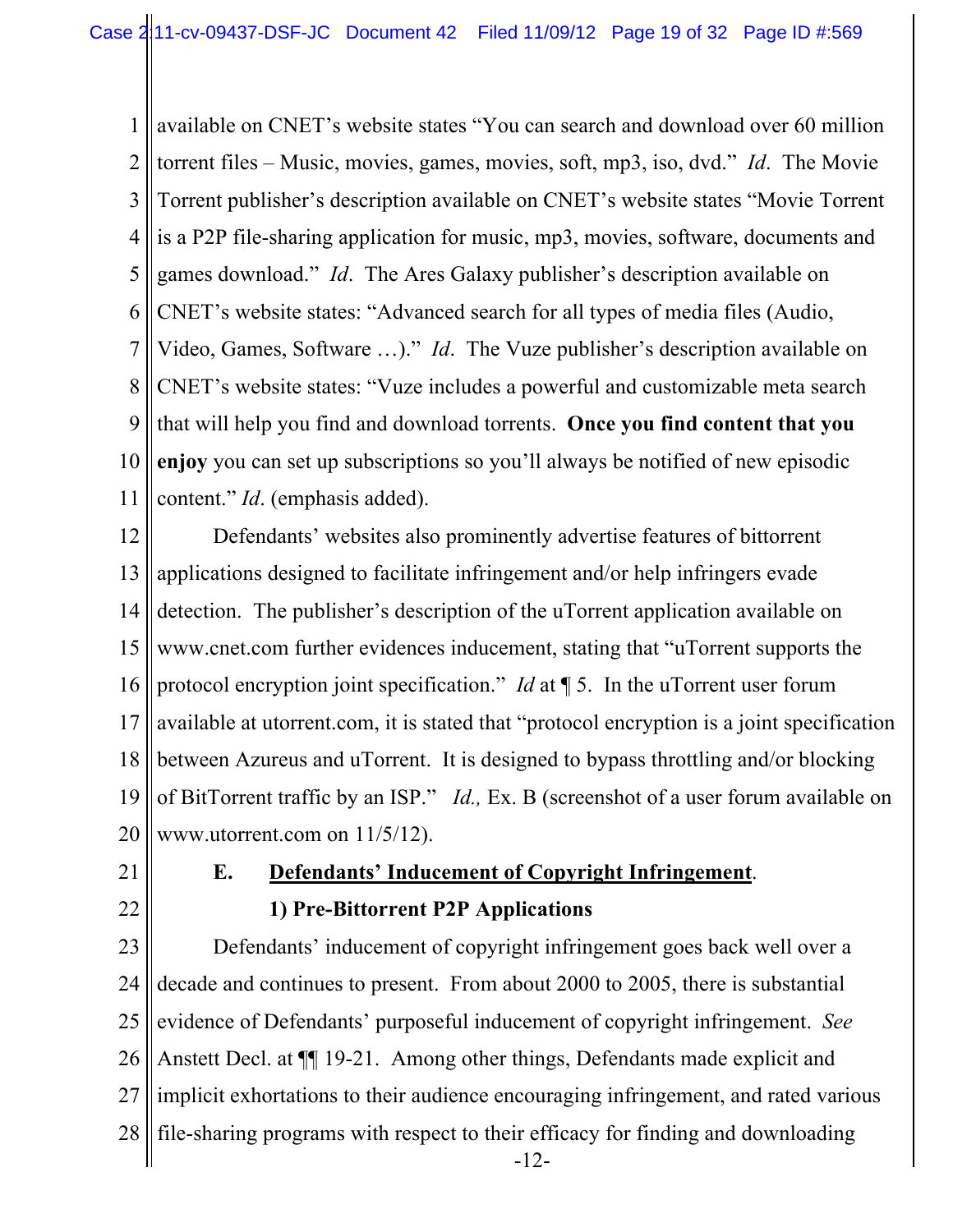1 2 3 4 5 copyrighted music. Defendants also incorporated a search feature into their website that allowed users to search for copyrighted files – and, just in case Defendants intent were not obvious enough, Defendants included pre-set searches for popular recording artists such as U2, Britney Spears and Madonna. Anstett Decl. ¶ 20, Ex Q.

6 7 8 9 Several internet-archived articles from 2000 and 2001 contain statements of CNET employees boasting of the use of P2P programs for illegal infringement. *Id*. One such article that was posted on the CNET Music Center webpage as it existed on September 12, 2001 is entitled "File-sharing smackdown." The article states:

10 11 12 13 14 15 16 17 In offices, dorms and other high-bandwidth communities around the world, people are talking about which file-sharing service they like the most now that Napster and Scour have been sued into irrelevance. To help you settle arguments around the water cooler or library, CNET Music Center's copy editor Brian Satterfield and I hunkered down to run a simple yet effective test on the top eight file-sharing applications. We ran searches for 18 band names using each of these clients, all of which are flourishing in the absence of Napster.

18 19 20 21 22 23 *Id*, Ex. P. The bands used in the test were Britney Spears, the Strokes, Mogwai, Beatles, Run DMC, Stravinsky, Leonard Bernstein, Randy Newman, Megadeth, Metallica, Pixies, Radiohead, American Analog Set, Miles Davis, Johnny Cash, Yo La Tengo, Rodan, Delgados. *Id*. The article closes with the observation: "It's as easy to find copyrighted songs as it was in Napster's heyday, as long as you know what to use." *Id*.

24

### **2) Bittorrent Applications**

25 26 27 28  $-13-$ Defendants' reviews and instructional materials related to the bittorrent application uTorrent continue Defendants practice of promoting applications for infringement and teaching users how to use the applications to download copyrighted materials. In March 2009, CNET published a video demonstration of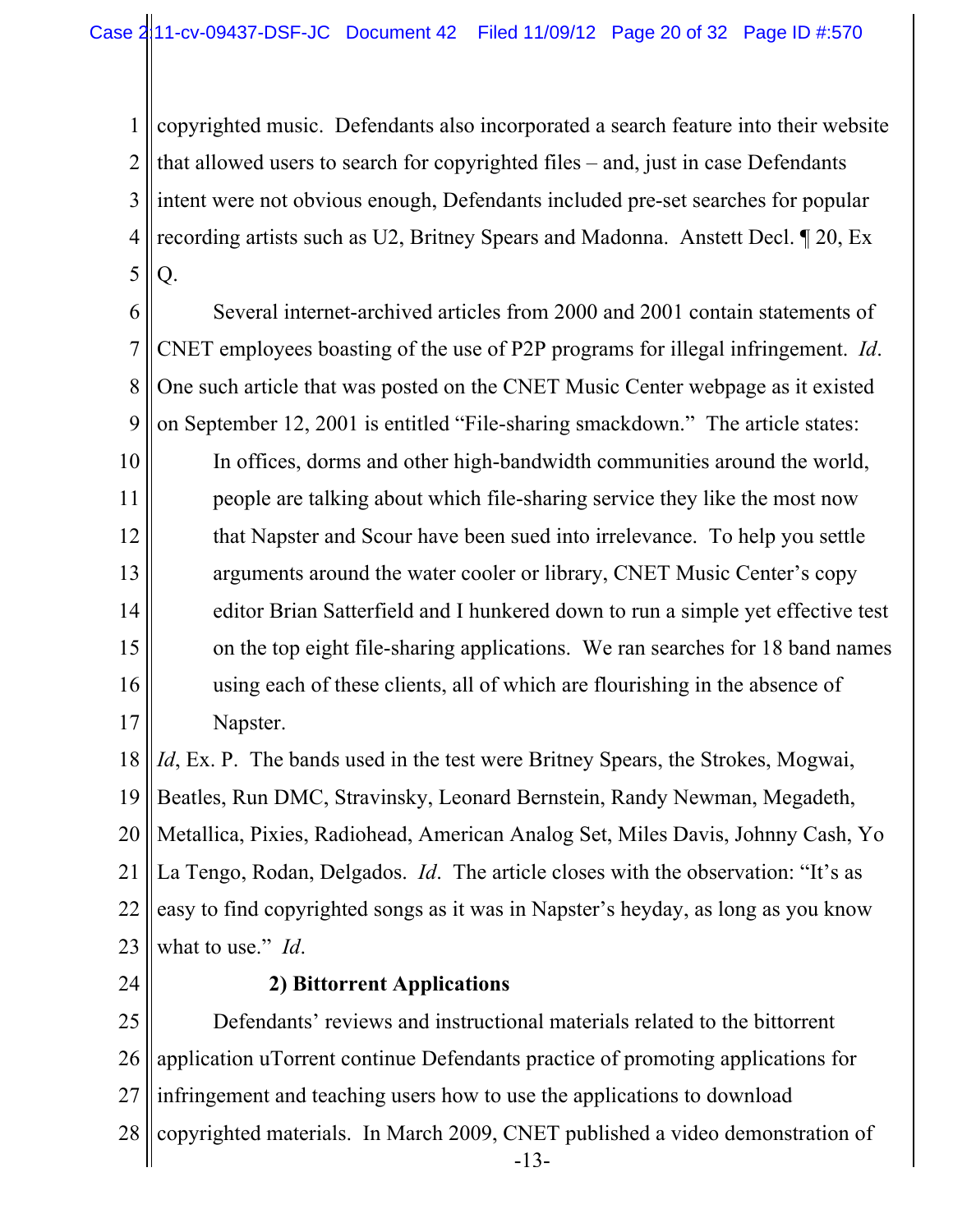1 2 3 4 5 6 7 8 9 10 11 12 the uTorrent program titled "First Look: uTorrent" in which CNET senior editor Seth Rosenblatt demonstrates to CNET users how the application works. During the video, Rosenblatt demonstrates uTorrent's built-in feature that allows users to search for torrent files. In the video, Rosenblatt entered the name of alternative rock performer "Nine Inch Nails" as a sample search and obtained search results. Anstett Decl. at  $\P$  11. Rosenblatt's sample search results displayed in the video include copyrighted works. *Id*., Ex. G (screenshot from the Rosenblatt video); *see also* Notice of Manual Filing, Ex. H (copy of the video itself). In yet another 2011 article authored by Rosenblatt concerning a paid version of the uTorrent software, Defendants displayed a screenshot of the uTorrent program showing the download of a copyrighted work by the band "Lovedrug" that is 75% complete. Anstett Decl. Ex. I.

- 13
- 14

# **F. Direct Infringement of Plaintiffs Songs Through Bittorrent Applications Distributed by Defendants**

15 16 17 18 19 The bittorrent clients distributed by Defendants allow users to easily and quickly infringe Plaintiffs' copyrights. In connection with this motion and to demonstrate Plaintiffs' ongoing irreparable injury, Plaintiffs' counsel downloaded for free the bittorrent application uTorrent from a "download" button available on Defendants' website. Anstett Decl. ¶¶ 4, 6 Ex. A.

20 21 22 23 24 25 26 27 28 || such a search was a link to the Pirate Bay website titled "Doug E Fresh (2 Albums,  $-14-$ The uTorrent application contains a search feature that allows users to search the internet for torrent files, including torrent files of copyrighted works. Plaintiffs' counsel used the uTorrent application downloaded from a download button on Defendants' website to perform a search for the copyrighted Whodini Works. Anstett Decl. ¶¶ 7, Ex. D. The first search result returned was a link to the Pirate Bay website titled "Whodini (Whodini, Escape, Back in Black)." *Id.* Plaintiffs' counsel also performed a search using uTorrent for "Doug E. Fresh torrents" for songs of Plaintiff Douglas Davis. *Id.* The first search result recently returned for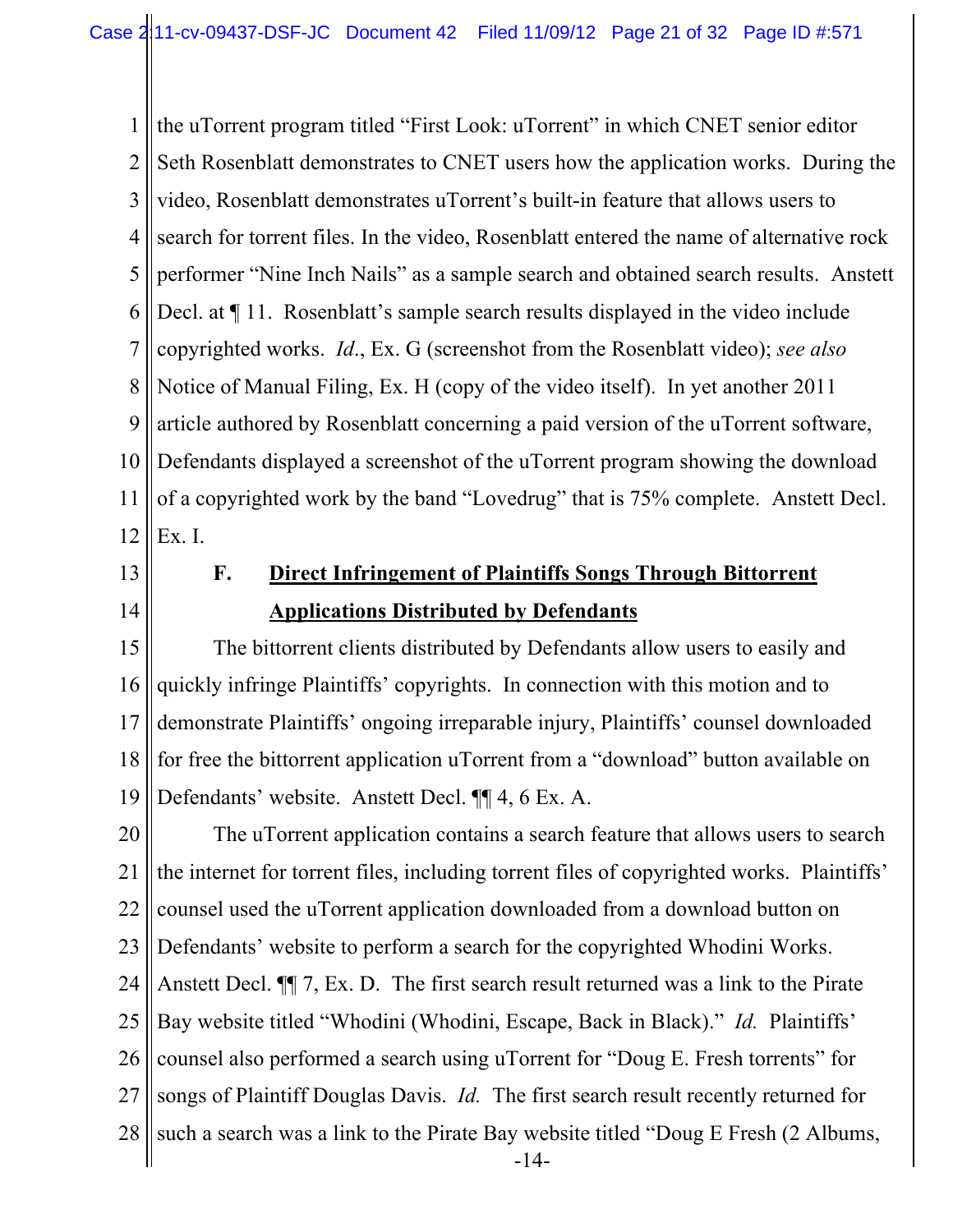1 2 3 4 5 6 7 8 192 kbps) (download torrent)." *Id.,* Ex. D. Plaintiffs' counsel used the results returned by the uTorrent searches to access the torrent website the Pirate Bay. *Id*. ¶¶ 8-9; Ex. E. From the Pirate Bay website, Plaintiffs' counsel was able to download torrent files, open those torrent files with the uTorrent application obtained through Defendants' website and then directly download the Whodini Works and the Fresh Works in less than ten minutes. *Id*. Plaintiffs have manually submitted the actual copyrighted music files downloaded using software distributed by Defendants concurrently with this Motion.

9 10 11 12 13 14 15 16 17 18 19 20 21 22 23 24 25 26 The Pirate Bay website evidences not only the ongoing infringement that can be accomplished using Defendants' software, but also the prior infringement of Plaintiffs' copyrighted works using bittorrent networks. For example, the Pirate Bay webpage containing the Whodini torrent file stated that the file was uploaded on March 7, 2008 and 35 "seeders" and 7 "leeches." Anstett Decl. ¶ 8. This means that **at minimum** 35 users on the network had complete copies of the Whodini Works on their machines available for file-sharing and seven users had partial copies of the Whodini works on their machines. The page also lists all of the Whodini songs available by using the torrent and includes all of the Whodini Works. A Pirate Bay user left the following comment concerning the Whodini torrent: "thanks for sharing butcherboys, 100% real deal folks, I grew up listening to this group, brought back alot [sic] of good memories." The Pirate Bay webpage linking to the Fresh torrent file stated the file was uploaded on January 1, 2008 and had 40 "seeders" and 3 "leeches." The page lists all of the Doug E. Fresh songs available by using the torrent and includes all of the Fresh Works. The page also includes a message from the poster that states: "Doug E. Fresh & the Get Fresh Crew's first 2 classic albums. 'Oh My God!' was taken straight from my vinyl copy … Enjoy these hip-hop classics." Anstett Decl. ¶ 8; Ex. E.

- 27
- 28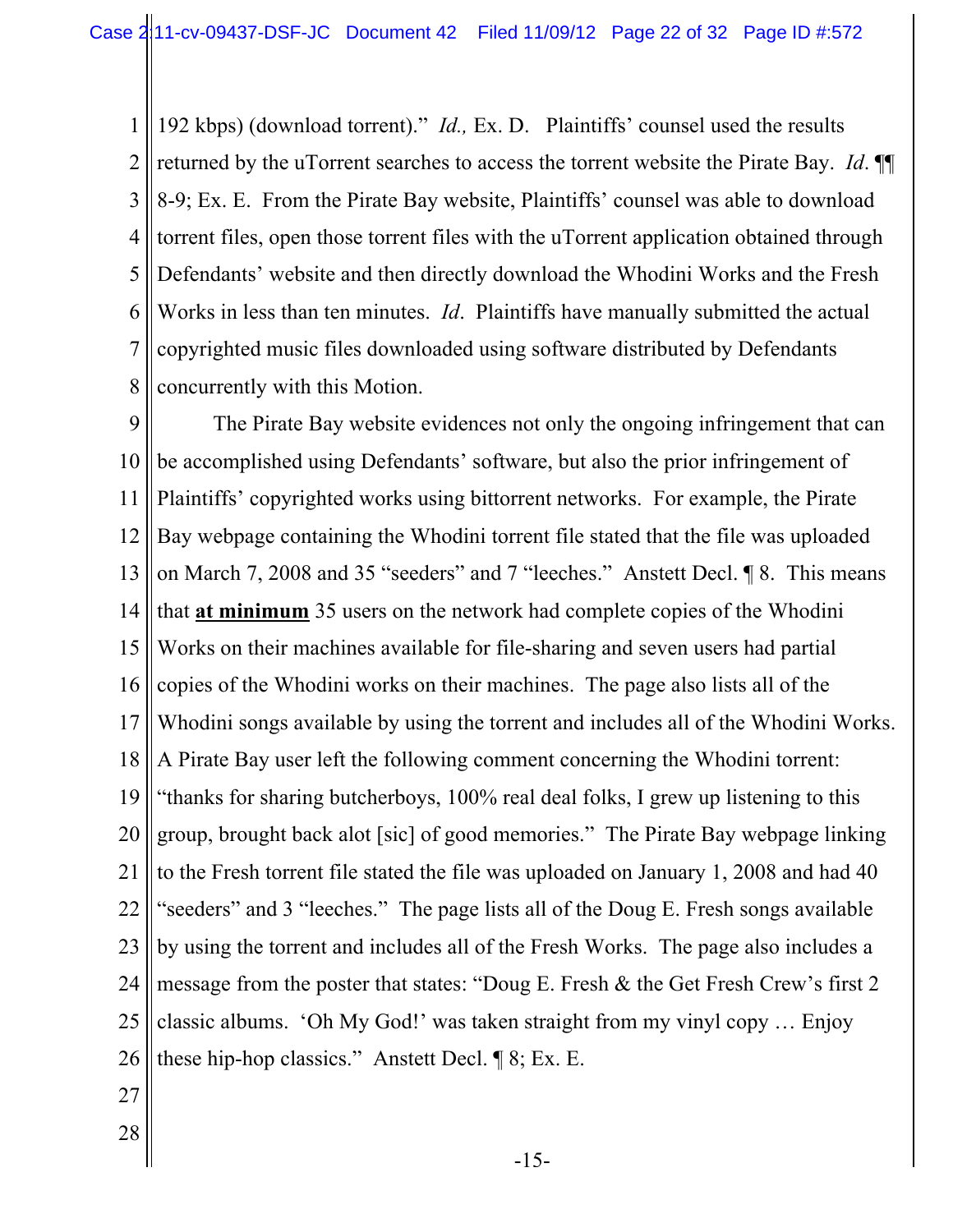### **ARGUMENT**

### **A. Legal Standard**

3 4 5 6 7 8 9 10 11 12 13 14 15 16 17 18 19 20 21 22 23 Plaintiffs are entitled to a preliminary injunction if they establish either: (1) a combination of probable success on the merits of its claims and the possibility of irreparable harm, or (2) the existence of serious questions going to the merits of its claims and that the balance of hardships tips sharply in its favor. *Brookfield Commc'ns, Inc. v. West Coast Entm't Corp*., 174 F.3d 1036, 1046 (9th Cir. 1999); *Dr. Seuss Enter., L.P. v. Penguin Books USA, Inc*., 109 F.3d 1394, 1396 n.1 (9th Cir. 1997). These two standards "are actually not separate tests but are the 'outer reaches' of a single continuum; the greater the balance of hardships tips in favor of the moving party, the less likelihood of success on the merits must be shown." *Apple Computer, Inc. v. Formula Int'l, Inc.*, 562 F. Supp. 775, 783 (C.D. Cal. 1983), *aff'd*, 725 F.2d 521 (9th Cir. 1984). The Ninth Circuit also recognizes the "traditional test," which permits the moving party to satisfy its burden by demonstrating: (1) a strong likelihood of success on the merits; (2) that the balance of irreparable harm favors the movants; and (3) that the public interest favors granting the injunction. *Regents of Univ. of Calif. v. Am. Broad. Cos.*, 747 F.2d 511, 515 (9th Cir. 1984); *In re Excel Innovations, Inc.*, 502 F.3d 1086, 1093 (9th Cir. 2007) (stating that the third factor applies only in "certain cases"). These standards apply where a preliminary injunction is sought as relief from alleged acts of copyright infringement. *See, e.g., Cybermedia, Inc. v. Symantec Corp.,* 19 F. Supp. 2d 1070, 1073 (N.D. Cal. 1998). **B. Plaintiffs Are Entitled To a Preliminary Injunction** Plaintiffs here satisfy the requirements for preliminary relief<sup> $5$ </sup> based upon the

24 25

1

- 26  $\overline{a}$
- 27 28 <sup>5</sup> Plaintiffs' application is timely. Although not filed at the earliest possible stage, Ninth Circuit courts have held that "a reasonable delay caused by a plaintiff's (footnote continued)
	- $-16$ -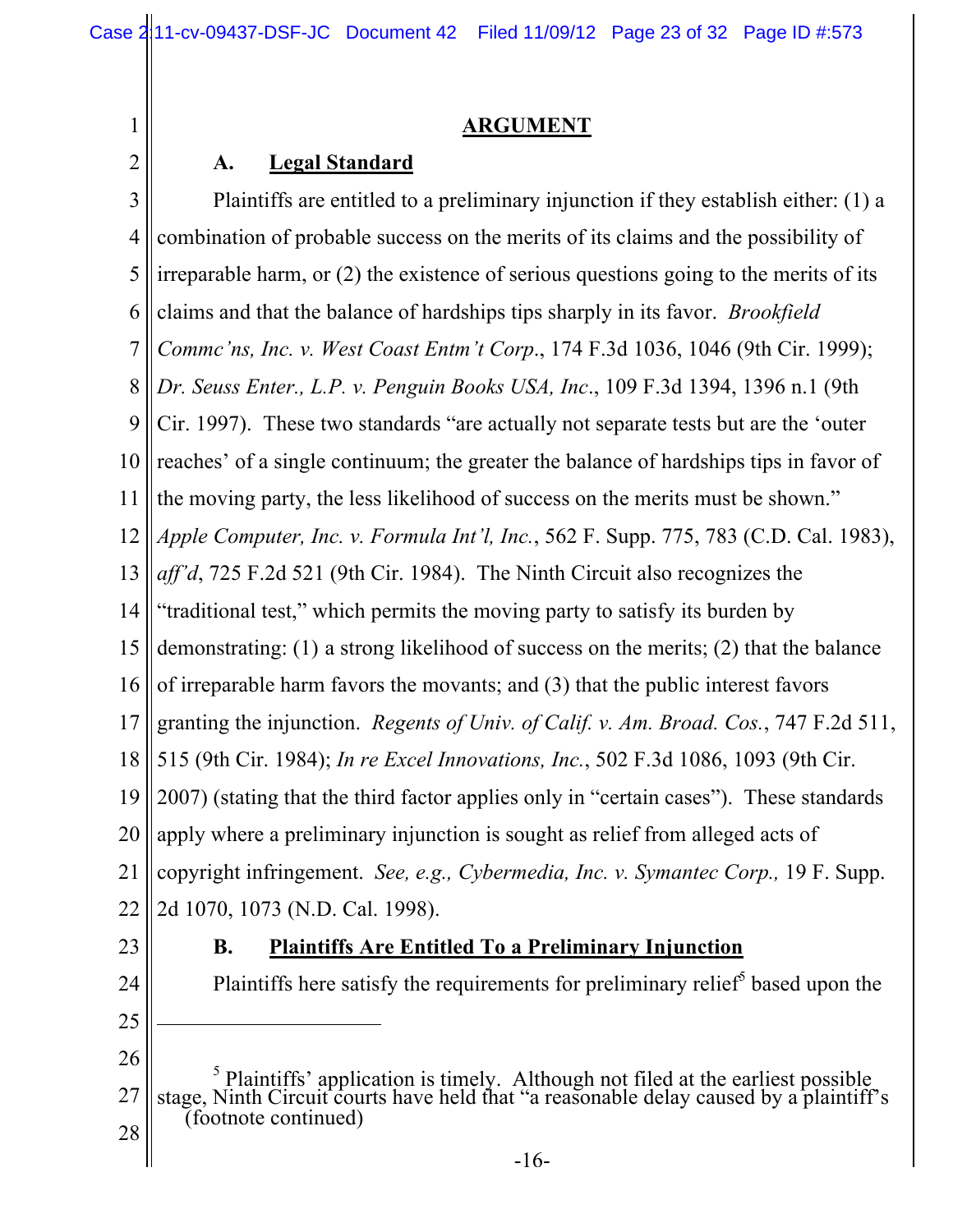1 2 3 4 5 6 7 8 9 10 11 12 13 14 15 16 17 undisputed facts that: (1) Plaintiffs own registered copyright interests in the Fresh and Whodini Works; (2) Defendants continue to provide for free download bittorrent applications capable of illegally downloading Plaintiffs' works in a manner of minutes; (3) Defendants know that the bittorrent applications they distribute are being used to infringe musical works on a massive scale; and (4) materials readily available on Defendants' websites provide clear instruction on how to use bittorrent applications for purposes of infringement. These facts demonstrate a strong likelihood of success on the merits of Plaintiffs' inducement claim. Defendants' conduct evinces a brazen intent to continue their misconduct even after the Court's July 13, 2012 ruling and the strong admonishment that accompanied it. Plaintiffs will suffer irreparable harm absent a preliminary injunction due to, *inter alia*, lost revenue, reputational harm and loss of control over their works. The balance of hardships tips decidedly in Plaintiffs' favor given the strong likelihood of success on the merits. Finally, the public interest will be well served by the issuance of a preliminary injunction, to protect important interests in copyright. As there are no countervailing arguments or defenses that can outweigh these factors, Plaintiffs are entitled to immediate injunctive relief.

18

# **1. Plaintiffs Are Likely To Succeed on The Merits**

19 20 21 22 On the facts established at this stage of Plaintiffs' investigation, Defendants have clearly induced infringement. Under inducement liability, "one who distributes a device with the object of promoting its use to infringe copyright, as shown by clear expression or other affirmative steps taken to foster infringement, is

23

 $\overline{a}$ 

- 27
- 28

<sup>24</sup> 25 26 good faith efforts to investigate an infringement will not rebut the presumption."<br>See Cybermedia, 19 F. Supp. 2d 1070 at 1078. Plaintiffs have been engaged in good<br>faith efforts to investigate and support their claims, a distributors) to evade legal liability.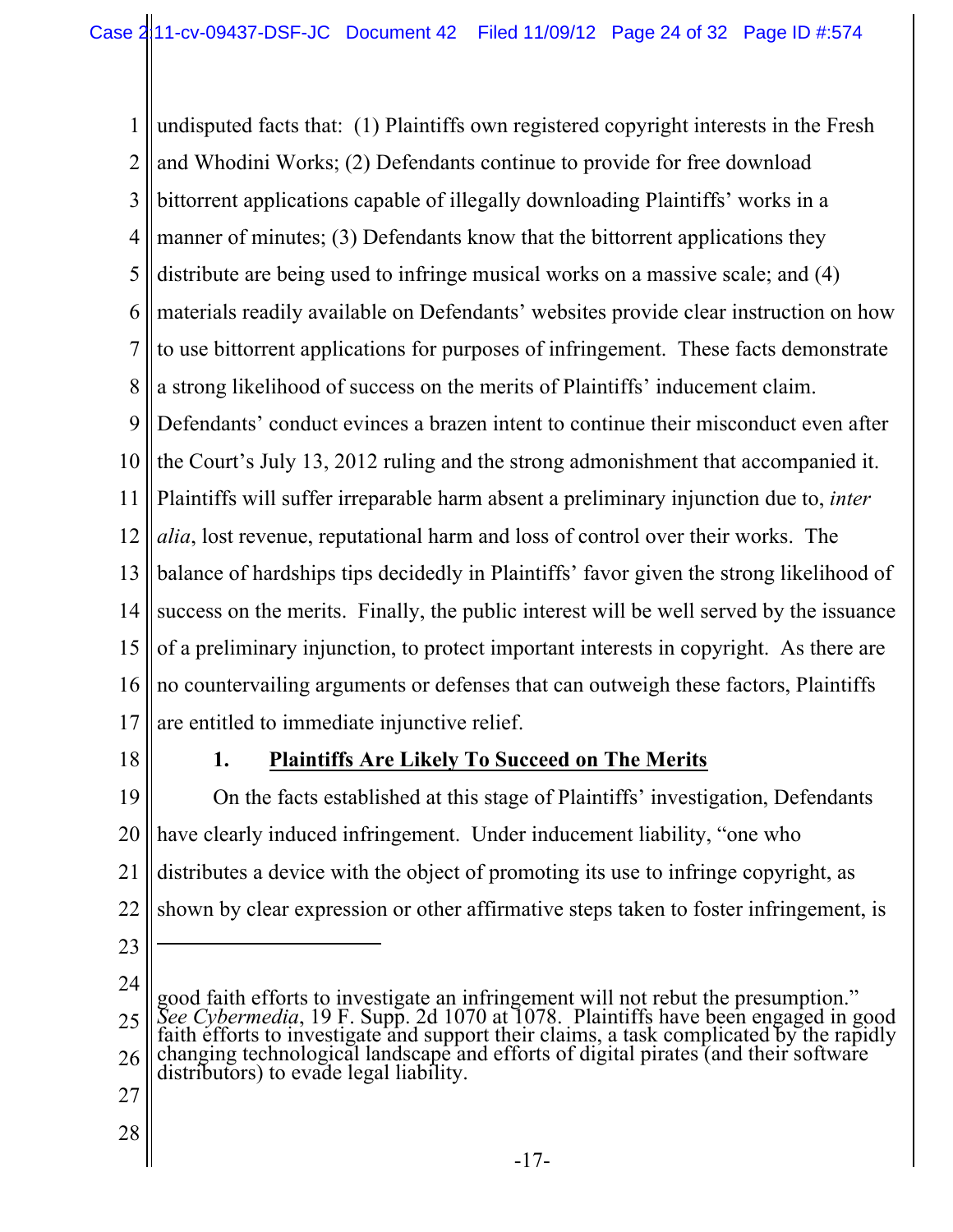1 2 3 4 5 6 7 8 9 10 liable for the resulting acts of infringement by third parties." *MGM Studios, Inc. v. Grokster*, 545 U.S. 913, 936-37 (2005). The "classic" instance of inducement is "by advertisement or solicitation that broadcasts a message designed to stimulate others to commit violations." *Id* at 937. Importantly, inducement liability "may attach even if the defendant does not induce a specific act of infringement" where a court may "infer a patently illegal objective from statements and actions showing what [the defendant's] objective was." *Columbia Pictures Industries, Inc. v. Fung,* 2009 WL 6355911 at \*10 (C.D. Cal. 2009) (citing *MGM Studios, Inc. v. Grokster*, 545 U.S. 913, 936-37 (2005). Inducement liability "goes beyond" liability based on specific prior acts encouraging inducement:

11 12 13 14 15 16 [I]t is not only that encouraging a particular consumer to infringe a copyright can give rise to secondary liability for the infringement that results. Inducement liability goes beyond that, and the **distribution of the product itself can give rise to liability where evidence shows that the** *distributor intended and encouraged the product to be used to infringe*.

17 18 19 20 *MGM v. Grokster*, 545 U.S. at 940 n. 13. The evidence cited in support of this motion demonstrates that Defendants have distributed a number of products including bittorrent applications they intended and encouraged to be used for infringement, and that such infringement has resulted on a wide scale.

21 22 23 24 25 26 27 28  $-18$ -Defendants have broadcast and solicited users to use P2P applications to infringe copyright, and have specifically broadcast and solicited users to use bittorrent applications like uTorrent to infringe. Anstett Decl. ¶¶ 11-16, 19-22, Exs. H-M,P-S. Defendants continue to distribute bittorrent applications despite their continued exhortations to use those applications to infringe. Anstett Decl. ¶¶ 4-6, 22, Ex. A-C, S. Defendants know that these bittorrent applications are designed and marketed to be used for infringement and that these applications are, in fact, used primarily to infringe copyrights on a staggering scale. Anstett Decl. ¶¶ 10, 16, 18-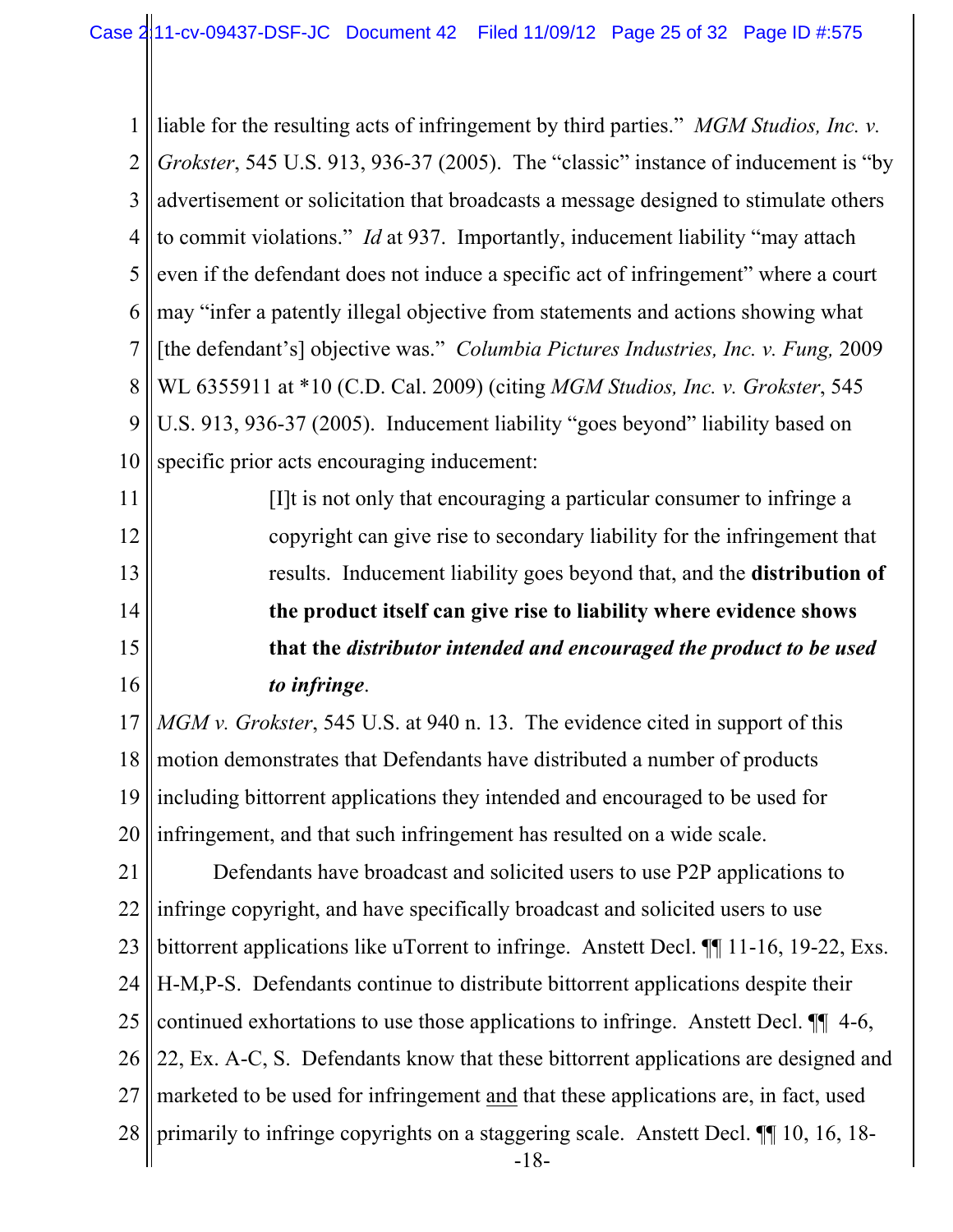1 2 19, 22, 25 Ex. O, P, S, V. Defendants' distribution of these devices and promotion of their use for infringement has resulted in the infringement of Plaintiffs' works.

3 4 5 6 7 8 9 10 11 12 13 14 15 16 17 18 19 Plaintiffs Hutchins and Davis have registered the songs at issue in this motion prior to the documented infringement. *See* Anstett Decl. at ¶¶ 2, 3, Ex. AA and BB; *see also* Notice of Manual Filing. Evidence of registration creates a rebuttable presumption that copyrights are valid. *See, e.g., Cybermedia, Inc.,* 19 F. Supp. 2d 1070 at 1073. As shown by Plaintiff's counsel's sampling, Plaintiffs copyrighted works may be efficiently and easily located and downloaded by using the bittorrent applications available for free on Defendant's website. Anstett Decl. at ¶¶ 4-10, Exs. A-G. Plaintiffs conducted the same kind of uTorrent search for copyrighted content demoed by CNET Seth Rosenblatt in his "First Look" video produced in 2009 (but still available on Defendants' website) and downloaded copyrighted files in the same way as demonstrated in the uTorrent screen shot from the Rosenblatt article. *See*, e.g. Anstett Decl. ¶¶ 11,12. Plaintiffs' sampling also uncovered evidence of extensive past infringement of the Fresh and Whodini Works on the bittorrent networks that Defendants continue to help construct and popularize for infringement. Anstett Decl. at ¶ 8, Ex. E. Absent immediate injunctive relief, Plaintiffs' copyrights will continue to be infringed by software products distributed by Defendants.

20 21 22 23 24 25 26 27 28 Napster and Grokster. . . . Through use of the Fung sites, which are commonly  $-19-$ Plaintiffs' entitlement to injunctive relief is clear. Prior to receiving any discovery from Defendants, Plaintiffs have already marshaled inducement evidence of the kind that prior courts have used to shut down notorious inducers. In 2009, the Central District ruled in favor of plaintiff Columbia Pictures, granting summary judgment against defendant Gary Fung on plaintiff's inducement claim. *See Columbia Pictures Industries, Inc. v. Fung,* 2009 WL 6355911 (C.D. Cal. 2009). The facts were parallel to those presented in *Grokster* and here. Fung's websites were "an evolutionary modification of traditional 'peer-to-peer' sharing sites such as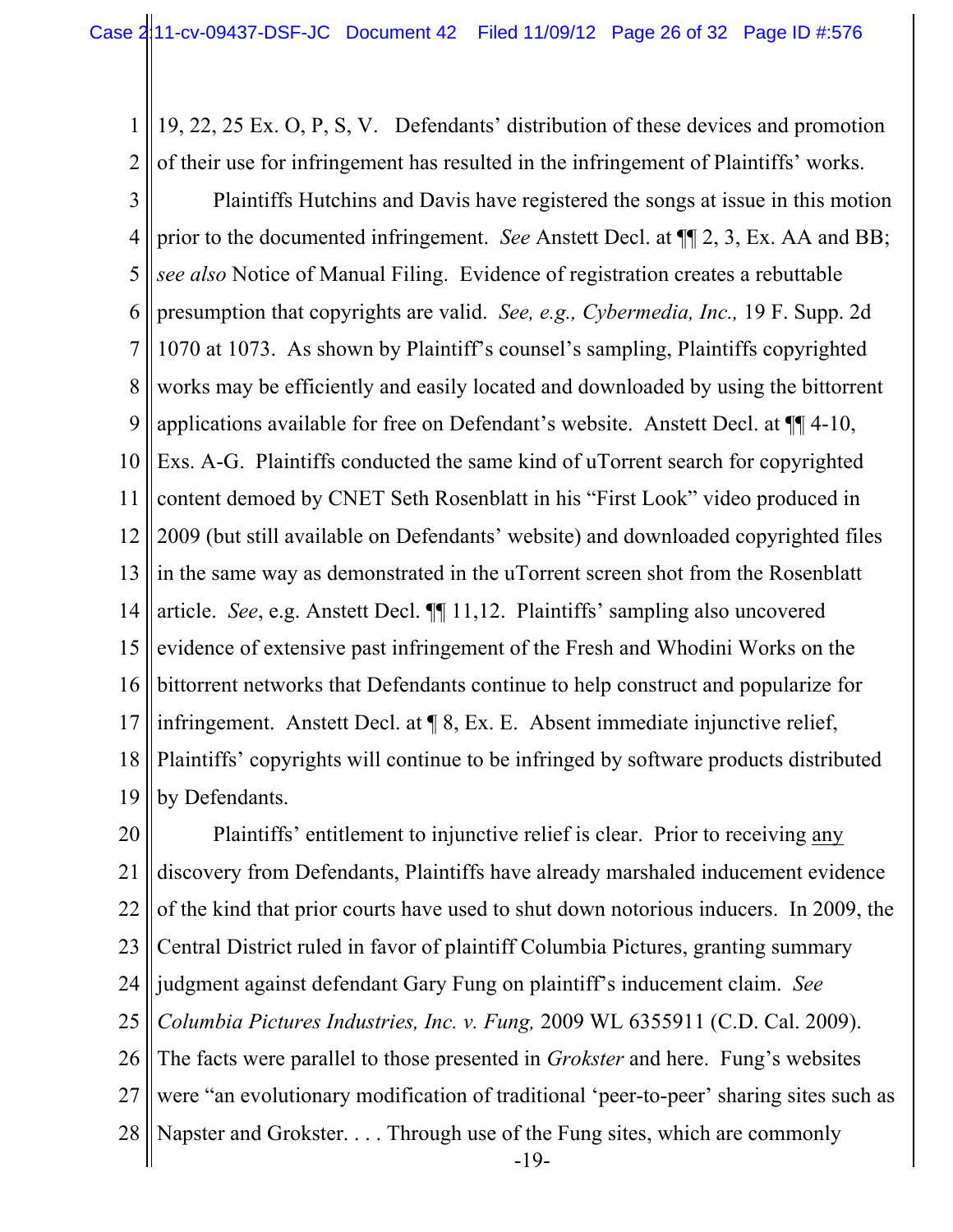1 2 3 4 5 known as 'BitTorrent' or 'torrent' sites, users download content directly from the computers of other users and not directly from the servers of the Defendants . . . ." *Id* at<sup>\*</sup>1-2. The Court found that defendant had disseminated a message designed to stimulate others to commit infringement, assisted users engaging in infringement and implemented technical features promoting infringement. *Id*. at \*11-15.

6 7 8 9 10 11 12 13 14 15 Just last year, a court in the Southern District of New York ruled in favor of plaintiff copyright holders by granting summary judgment against the publisher of the LimeWire P2P gnutella software on inducement grounds. *See Arista Records v. Lime Group LLC*., 784 F.Supp. 2d 398 (S.D.N.Y. 2011). There, the court considered the following factors in finding defendants guilty of inducement: awareness of substantial infringement by users of LimeWire; efforts to attract infringing users; efforts to enable and assist users to commit infringement; dependence on infringing use for the success of its business; and failure to mitigate infringing activities. *Id*. at 426. As discussed above, Plaintiffs have supplied the same kind of evidence in connection with the present motion.

16

#### **2. Plaintiffs Will Suffer Irreparable Harm Absent an Injunction**

17 18 19 20 21 22 23 24 25 26 27 28  $-20-$ Although irreparable harm is no longer presumed in intellectual property cases, the Ninth Circuit has held that a strong showing of likelihood of success on the merits will lessen the need of a strong showing of irreparable harm, *see, e.g., Cadence Design Systems, Inc. v. Avant! Corp.*, 125 F. 3d 824, 827 (9<sup>th</sup> Cir. 1997). Irreparable injury is frequently found in cases where intellectual property rights are violated: "[i]rreperable injury often derives from the nature of copyright violations, which deprive the copyright holder of intangible exclusive rights." *Metropolitan Regional Information Systems, Inc. v. American Home Realty Network, Inc*., 2012 WL 3715350 at \*16 (D. Md. Aug. 27, 2012) (citations omitted); *Tattoo Art, Inc. v. TAT Intern., LLC*, 794 F. Supp. 2d 634, 660 (E.D. Va. 2011) ("allowing defendants to continue to distribute plaintiff's copyrighted tattoo designs … particularly when the record reflects that plaintiff has not licensed the [development] would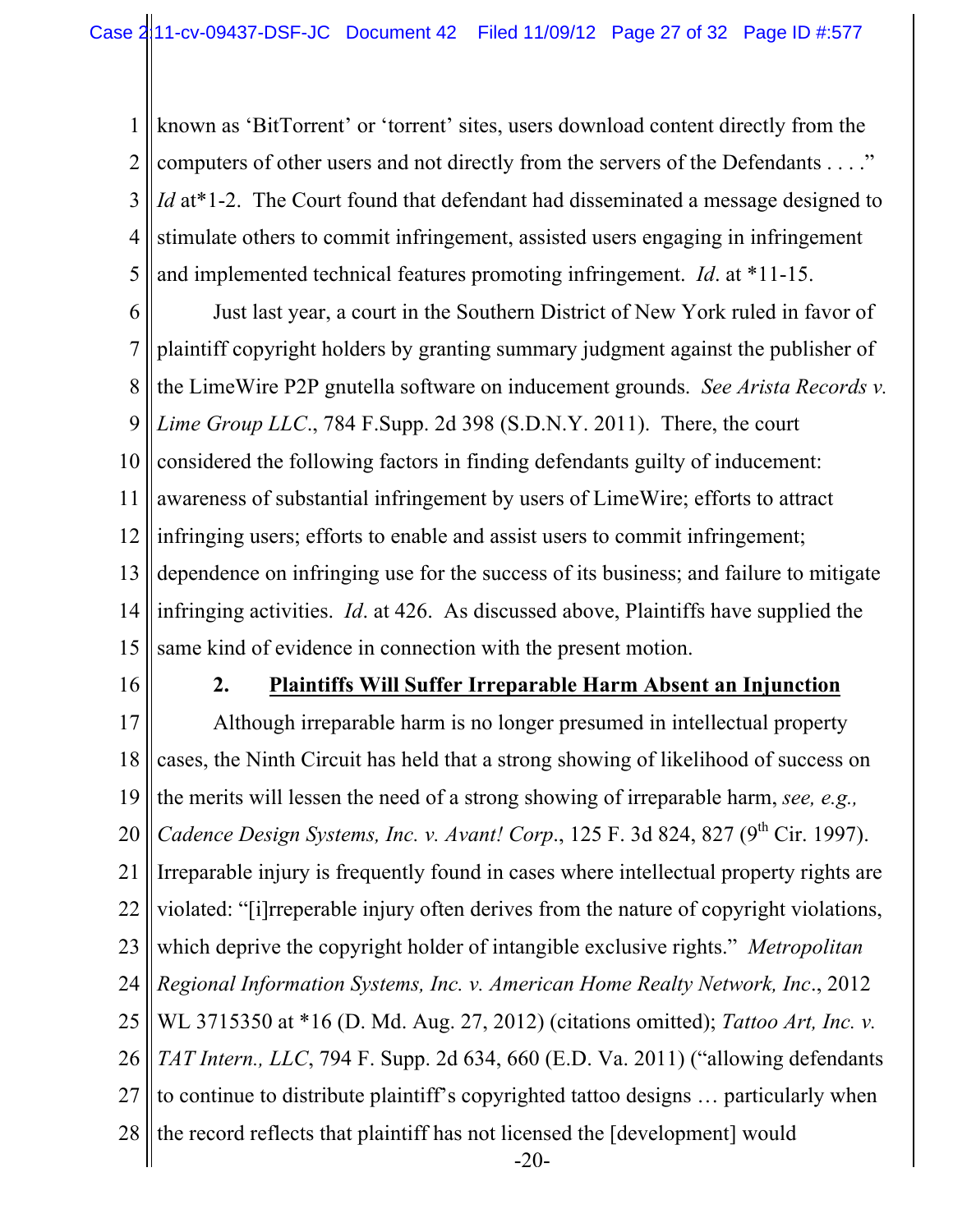1 2 3 4 5 6 7 8 significantly diminish the intangible value of the property to plaintiff in a manner that could not be cured by damages alone"). In copyright cases, courts have held that irreparable harm is established where an infringing defendant's activities threaten to impair a copyright owner's control over its copyrighted works, threaten the goodwill and business reputation of the plaintiff, or threaten to cause the loss of business or business opportunities. *See, e.g., WPIX, Inc. v. ivi, Inc.*, 691 F.3d 275, 285-87 (2nd Cir. 2012); *Warner Bros. Entm't Inc. v. WTV Systems*, 824 F. Supp. 2d 1012-13 (C.D. Cal. 2011).

9 10 11 12 13 14 15 16 17 18 19 20 21 Here, Plaintiffs have demonstrated sufficient irreparable harm to warrant issuance of a preliminary injunction. Plaintiffs have presented evidence that Plaintiffs' copyrighted songs have and continue to be infringed using the bittorrent applications distributed by Defendants. Defendants' contribution to the growth of bittorrent has been substantial – Defendants have distributed over 67 million copies of bittorrent applications. Anstett Decl. ¶ 22. Plaintiffs' economic injuries and lost revenue are obvious and substantial. Further, due to the scale of the infringement accomplished through software distributed by Defendants, Plaintiffs only "practical alternative" here is to attempt to stop the distribution of those devices. *See*, *e.g.*, *See Grokster* at 939 ("When a widely shared service or product is used to commit infringement, it may be impossible to enforce rights in the protected work effectively against all direct infringers, the only practical alternative being to go against the distributor of the copying device for secondary liability").

22 23 24 25 26 27 The unauthorized download and distribution of Plaintiffs' works, through software distributed by Defendants and as a result of Defendants' inducement, not only destroys Plaintiffs' ability to derive revenue from their works, but also deprives Plaintiffs' of the ability to control the distribution of their music and exposes them to potential reputational harm and a kind of intangible damage for which money damages cannot compensate.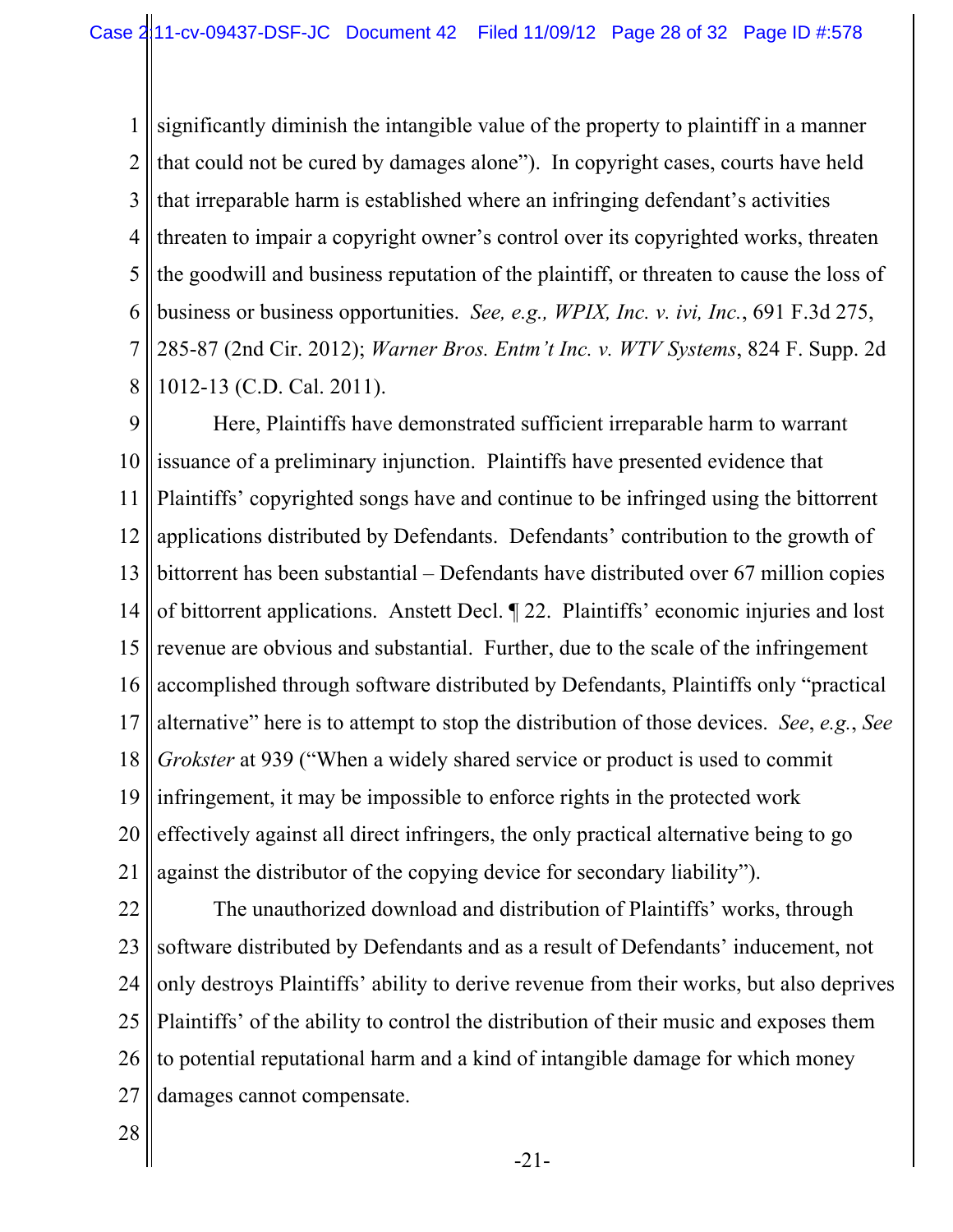1 2 3 4 5 6 7 8 9 10 11 12 13 For example, Plaintiffs works are presently being distributed on the same P2P networks that also distribute vile and even illegal pornography – as Defendants were aware of *nine years* ago. A July 28, 2003 article by Lisa Bowman available on one of Defendant's websites reported on a finding by the United States General Accounting Office and the House Government Reform Committee that "typing in words such as 'underage' or 'pre-teen' [to P2P software] yielded numerous images of child porn." Anstett Decl. Ex. X. The article also noted that the same report found that file-blocking software "did not do enough" to filter out porn files. *Id*. The article described proposed legislation that called on the FTC to require P2P companies to get permission before minors use their services. *Id*. Were it up to them, Plaintiffs would not allow their works to be distributed in such a cesspool and the value of Plaintiffs' musical compositions are irreparably damaged by being traded (and pulled up in search results) in a "wild wild west" of pornography.

14

### **3. The Balance of Harms Tips Decidedly in Favor of an Injunction**

15 16 17 18 19 20 21 22 23 24 25 26 27 28  $-22$ -Even if Plaintiffs had not shown both a likelihood of success on the merits and irreparable injury, plaintiffs nevertheless would be entitled to preliminary injunctive relief here. Plaintiffs easily can satisfy the alternative test for such relief, *i.e.*, the existence of serious questions going to the merits of Plaintiffs claims and the fact that the balance of hardships tips sharply in its favor. Where the facts clearly support injunctive relief of copyright infringement, the balancing of hardships weighs in favor of the moving party. *See generally Datatech Enterprises, LLC v. FF Magnat Ltd*, 2012 WL 4068624 at \*6 (N.D. Cal. Sept. 14, 2012) ("That Magnat can no longer operate its allegedly infringing website or access funds allegedly derived from illegal activities weighs little, if at all, in the balance of equities.") (citing *Cadence Design Systems*, 125 F. 3d at 824, 829-30  $(9^{th}$  Cir. 1997)). The same is true here. Plaintiffs' interest in protecting their copyright interests dramatically outweigh any hypothetical interest Defendants have in maintaining their illegal activity. In *EMI April Music, Inc. v. White*, 618 F.Supp. 2d 497, 511 (E.D. Va.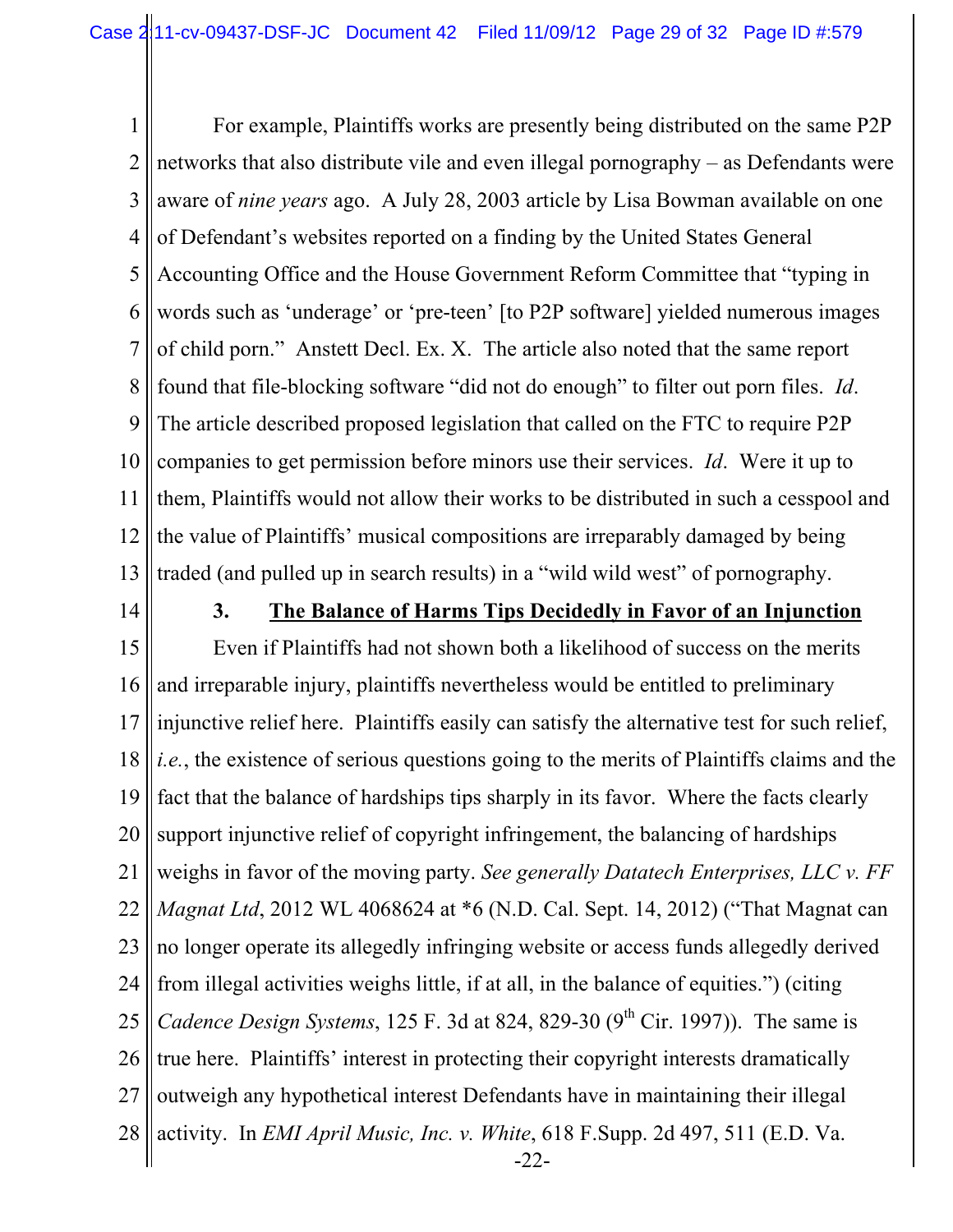1 2 2009) the Court permanently enjoined Defendant from publicly performing any music in the ASCAP repertory and observed:

3 4 5 6 7 8 It is easy to understand that the public interest reflected in the Constitutional protection of copyright, and the congressional enactment of the Copyright Act, is enhanced by issuance of permanent injunction where copyright infringement has taken place. On the other hand, it is difficult to conceive of how such a permanent injunction will harm a defendant who has willfully violated the copyright law.

- 9 (Internal citations omitted).
- 10

## **4. The Public Interest Favors an Injunction**

11 12 13 14 15 16 17 18 19 20 21 22 23 24 25 The public interest factor, the last factor in the Ninth Circuit's "traditional" test for injunctive relief, also weighs in favor of Plaintiffs as courts have long held that "[p]rotecting a company's rights to its intellectual property is in the public interest." *FMC Corp. v. Control Solutions, Inc.*, 369 F. Supp. 2d 539, 578 (E.D. Pa. 2005); *see also Designer Skin, LLC v. S&L Vitamins, Inc*., 2008 WL 4174882 at \*6 (D. Ariz. Sept. 5, 2008), citing *Apple Computer, Inc. v. Franklin Computer Corp*., 714 F. 2d 1240, 1255 (3d Cir. 1983) ("Finally, the public interest in protecting the exclusive rights conferred upon a copyright holder will be served by issuing an injunction"). In cases where copyright interests are threatened, "it is virtually axiomatic that the public interest can only be served by upholding copyright protections and correspondingly, preventing the misappropriation of skills, creative energies, and resources which are invested in the protected work." *Warner Bros. Ent. Inc. v. WTV Systems, Inc.*, 824 F.Supp. 2d 1003, (C.D. Cal. 2011) (citing *Apple Computer Inc. v. Franklin Computer Corp.*, 714 F.2d 1240, 1255 (3<sup>rd</sup> Cir. 1983). In the precise context of P2P software cases, public interest more strongly

26 27 favors injunctive relief for the reasons announced by the Supreme Court in a leading decision: "In sum, where an article is 'good for nothing else' but infringement,

28 [citation omitted] there is no legitimate public interest in its unlicensed availability,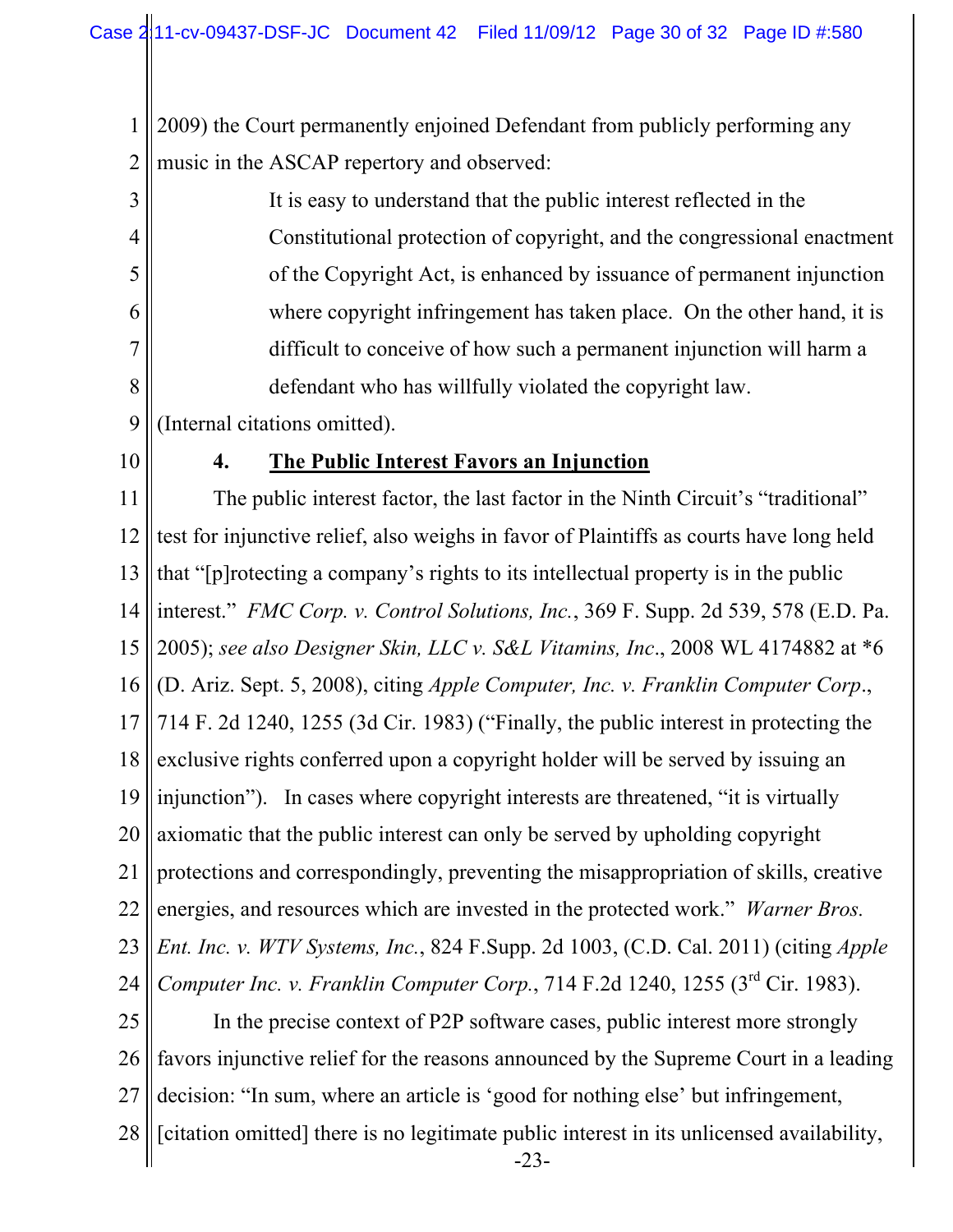1 2 3 4 5 6 7 8 9 10 11 and there is no injustice in presuming or imputing an intent to infringe." *Grokster*, 545 U.S. 913 at 932. As discussed above, although bittorrent technology *potentially* has non-infringing uses, Defendants are well-aware that its primary use is for infringing copyrights and it is this use alone which Defendants have promoted, encouraged, instructed and profited from. In past briefing, Defendants have attempted to assert purported First Amendment interests at issue in this litigation. Defendants' inducement activity implicates no First Amendment interest. *Columbia Pictures Industries, Inc. v. Fung*, 2009 WL 6355911 at \*13 (C.D. Cal. Dec. 21, 2009) (statements which promote infringement "are evidence of the 'intent to induce' which is the underlying wrongful act. It is well-established that such statements are not protected by the First Amendment.").

12

## **5. The Injunction Is Narrowly Tailored**

13 14 15 16 17 Plaintiffs have demonstrated their entitlement to injunctive relief under the Copyright Act and governing decisional authorities. Accordingly, all defendants, as well as all persons acting under the direction, control, permission, or authority of defendants, or any of them, and all persons acting in concert therewith, should be preliminarily enjoined from:

18 19 20 21 22 23 24 25 26 27 28  $-24$ a. directly or indirectly enabling, facilitating, permitting, assisting, soliciting, encouraging or inducing any public consumer of Defendants in downloading a peer-to-peer ("P2P") software program based on the bittorrent protocol, including but not limited to uTorrent, Frostwire, Speedlord, FireTorrent, GetTorrent, TorrentRover, MovieTorrent, Vuze, and WireBooster, b. hosting, linking to or otherwise providing for download any peer-topeer ("P2P") software program based on the bittorrent protocol, including but not limited to uTorrent, Frostwire, Speedlord, FireTorrent, GetTorrent, TorrentRover, MovieTorrent, Vuze, and WireBooster